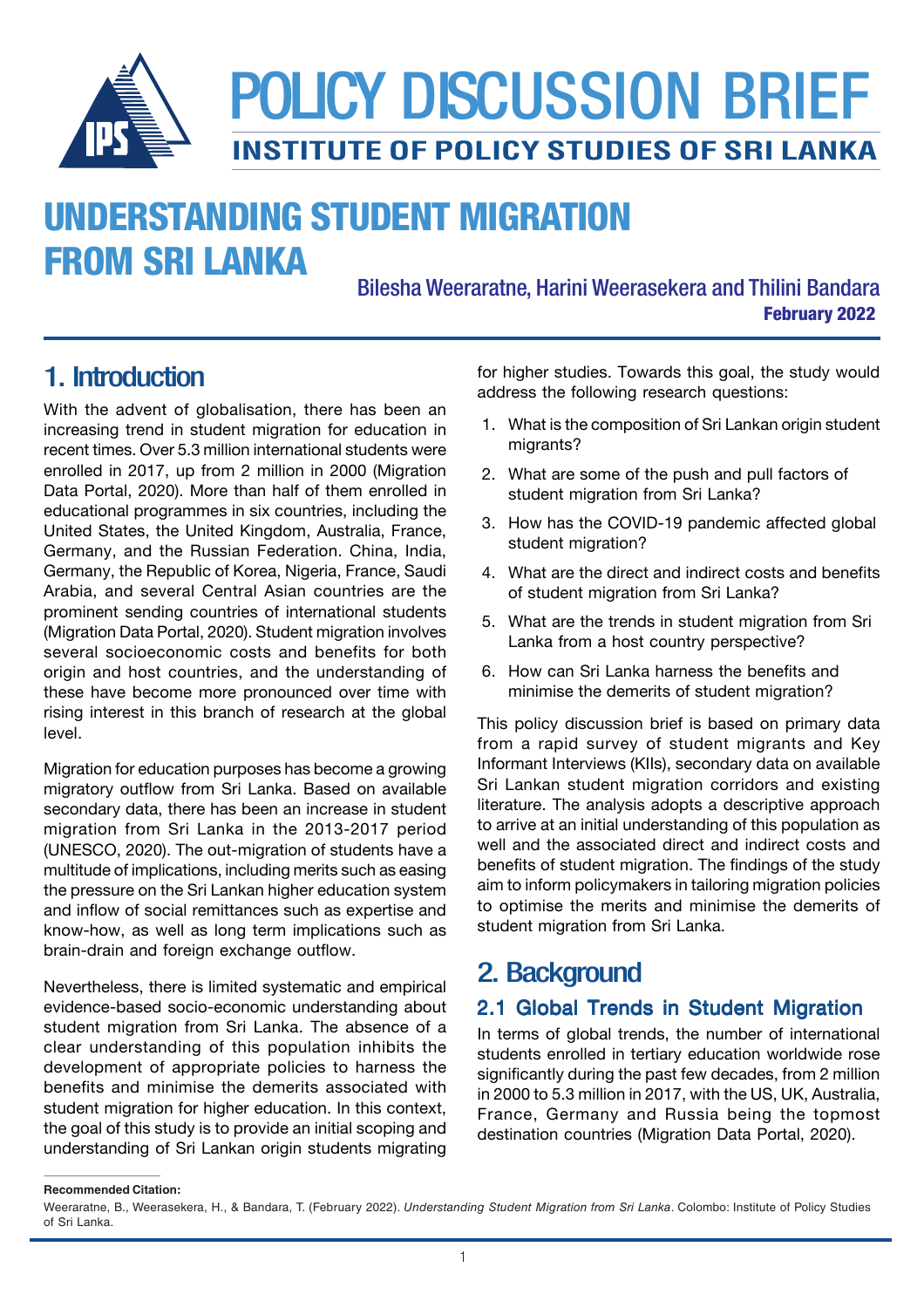#### Figure 1: Number of Internationally Mobile Students from 2011-2016



Source: UNESCO (2018).





Source: UNESCO (2020).

According to the latest available statistical data from UNESCO, more than 5.3 million students at the higher education level have studied outside of their own country in the year 2017, and the number of internationally mobile students at the global level increased from 2011 to 2017 as depicted in Figure 1 below (UNESCO, 2018).

According to UNESCO (2020), more than half of the international student body is enrolled in educational programmes mainly in six countries including USA, UK, Australia, France, Germany, and Russia, as depicted below (Figure 2). Also, prominent sending regions include China, India, Germany, Korea, Nigeria, France, Saudi Arabia and several Asian countries, as depicted in Figure 3. Further, according to UNESCO (2018), the value of official development assistance flows for scholarships in 2016 is recorded at USD 1,229 million.



#### Figure 3: Number of International Students in Tertiary Education by Country of Origin in 2017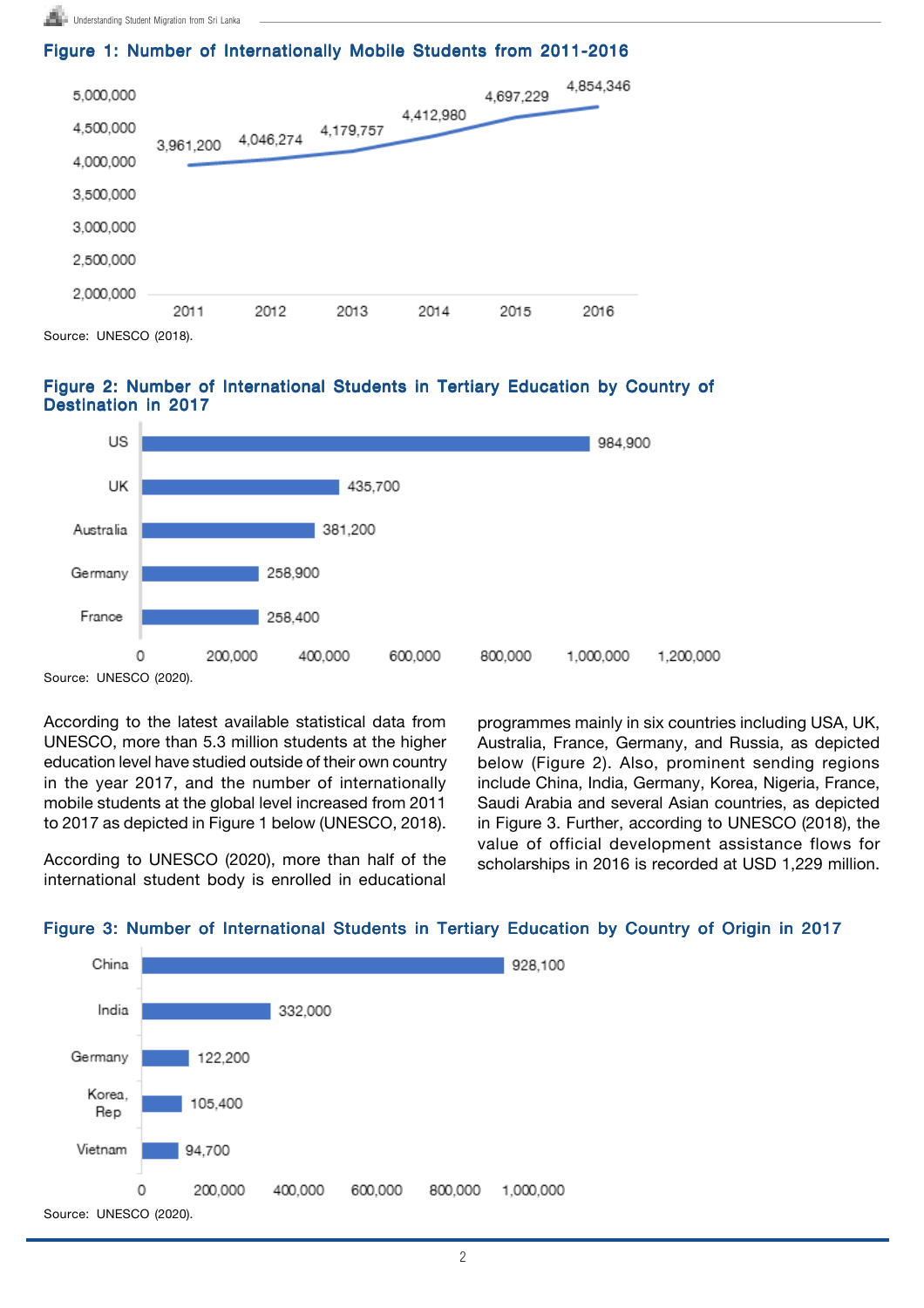#### 2.2 Local Trends in Student Migration

There is an increasing trend of Sri Lankans migrating to the Organisation for Economic Co-operation and Development (OECD) and other countries for educational purposes and thereafter obtaining employment and residency visas in these countries. Due to the competitiveness of university entrance in the Sri Lankan higher education system, a considerable number of students seek opportunities to study in foreign countries. For instance, in 2020, the number of students who sat for the GCE Advanced Level examination was 277,625, of which 62 per cent were eligible for state university entrance. However, only 23 per cent of those eligible were granted admission to one of Sri Lanka's 15 state universities due to limited places (Central Bank of Sri Lanka, 2020). In addition to capacity limitations, the state university system faces several issues such as frequent strikes and delays in admissions, which results in pushing the age of entry and further delaying

the graduation of students. Thus, the local graduates will be relatively older than those in other countries on average.

Also, due to the significant rate of youth unemployment (20.9 per cent) within the country, there is a growing trend of seeking greener pastures abroad by a significant share of the educated and highly skilled workforce in the country (Institute of Policy Studies of Sri Lanka, 2008). One mechanism to seek such foreign opportunities is through student migration. Further, there is a trend to continue higher education as an alternative strategy to being classified as unemployed, if there is difficulty in securing immediate employment.

According to UNESCO (2020), there is an increasing trend of student migrants from Sri Lanka to other foreign countries in the 2013-2017 period, as depicted in Figure 4.



#### Figure 4: Number of Sri Lankan Students in Overseas Tertiary Education Programmes - 2017

Source: UNESCO (2020).

Furthermore, there is a relatively smaller but nonnegligible inflow of student migrants to Sri Lanka. As per the most recently available data, 3,750 student/ scholarship holder resident visa issuances and 4,276 extensions were granted to inward migrants to Sri Lanka in 2018. However, a huge data gap exists in student migration from Sri Lanka. Neither the inflow/outflow of foreign student movements nor the stock of foreign students is monitored in an organised manner, and there is no single authority that tracks and records this flow of migrants from Sri Lanka (Institute of Policy Studies of Sri Lanka, 2008), unlike in the case of labour migration.

Some entities facilitate documentation for student migration and thereby have sporadic administrative data related to specific aspects of student migration. These include: The Ministry of Foreign Affairs (due to attesting local credentials etc.), Sri Lanka Police (in providing Police Reports), medical testing facilities, visa issuance by consulates in Sri Lanka, the Department of Immigration and Emigration in issuing passports and collecting embarkation information at border crossing points, and student migration placement centres. Moreover, the Central Bank of Sri Lanka is involved in approving foreign exchange payments for educational purposes, while the commercial banks in Sri Lanka facilitate the outflow of remittances for foreign institutions for education and at times, directly to students for their living expenses. Additionally, many private sector entities are facilitating the placement of Sri Lankan students in foreign universities or educational institutes.

### 2.3 COVID-19 and Global Student **Migration**

The recent COVID-19 pandemic has posed immense challenges for those engaged in international education. The International Organization for Migration (IOM, 2021) highlights that pandemic-related mobility restrictions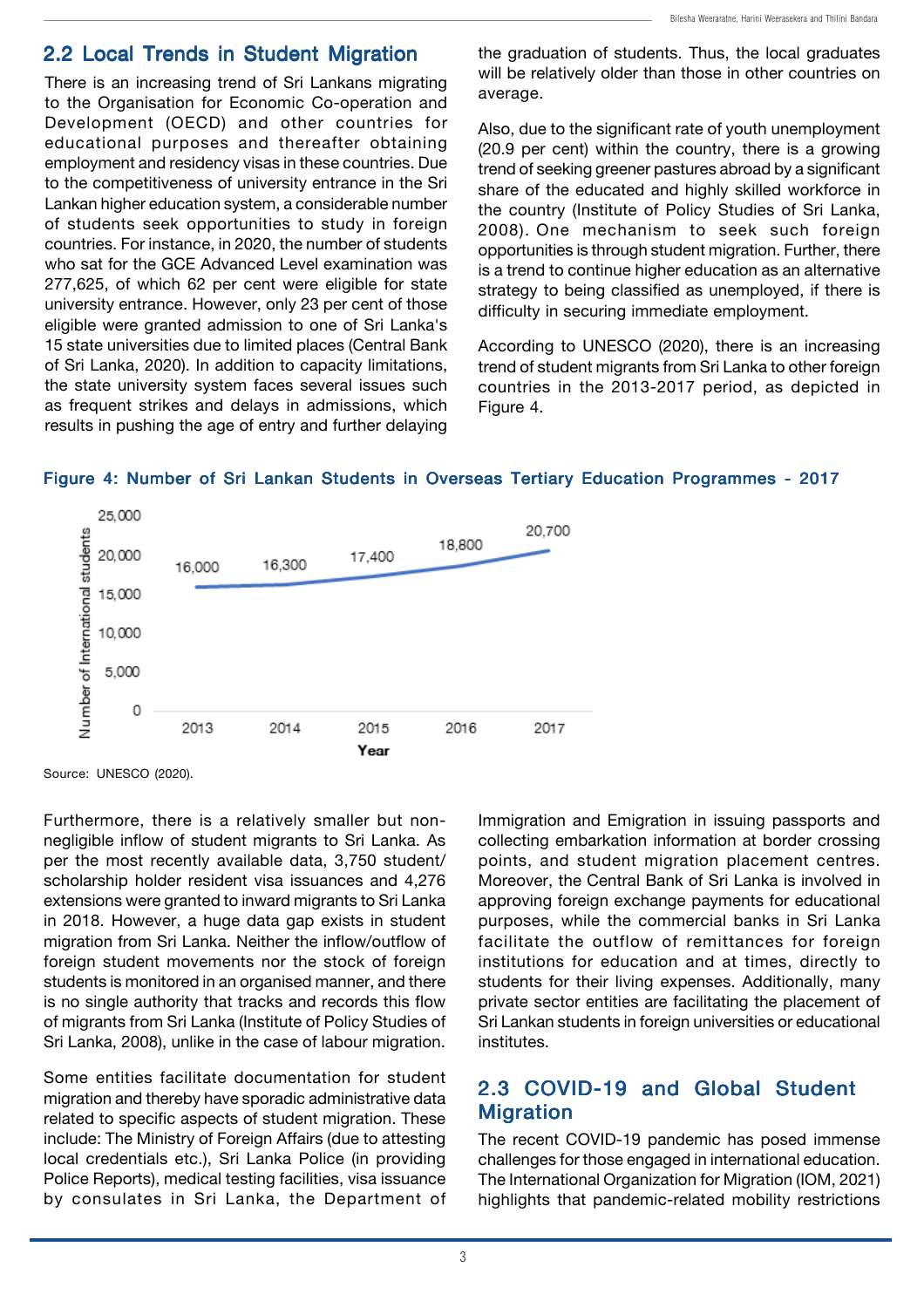have forced international students and universities to reconsider academic plans. For instance, US officials sought to enforce a policy of deportation to international students enrolled in online-only courses; New Zealand closed borders to international students and; Australia initiated a pilot programme for online student enrolment (International Organization for Migration, 2021).

The IOM (2021) further notes that international students may be "disproportionately impoverished" by the immediate and policy effects of the pandemic. For instance, survey results of international students in Australia revealed that substantial housing insecurity existed even before the pandemic hit. The same study finds that in 2020, around 33 per cent of students professed to skip some meals to pay for accommodation-related expenses.

However, since many students retain the desire to commence or continue international studies, and with some of the most popular destinations inaccessible due to outbreaks or mobility restrictions, alternative academic destinations have started gaining attention. Accordingly, China, Italy and India have emerged as among the top preferences for students looking to enrol internationally in 2021, considering the pandemic restrictions imposed by most countries (International Organization for Migration, 2021). However, this is likely to be a fluid scenario due to fluctuating waves of COVID-19 being experienced the world over.

However, a recent report prepared by the UNESCO International Institute for Higher Education in Latin America and the Caribbean (2020), highlights the immediate impacts of the pandemic on the university higher education sector, both for the diverse actors/ institutions and the economy. According to this report, travel restrictions imposed by most countries, as well as the limited capacity or even closure of consulates and other administrative bodies (such as ministries and other public bodies with competencies in migration matters) have had an impact on international student mobility.

For instance, many students were unable to enrol and study in Higher Education Institutions (HEIs) abroad and many international students were unable to travel to their countries of origin due to travel restrictions, potentially leaving them in an uncertain legal situation. Since the processing of new applications or renewal of residence permits has in many cases been hindered or suspended, consequences for international students are already present in the host country (European Migration Network, 2020). In such a context, the European Migration Network, (2020) underscores the fact that many of the students have worries over inability to return to their country of origin (COO), which could result in inhibition of future flows of students; for instance, 84 per cent of prospective international students' have

concerns about restricted travel options, when applying for international education.

The COVID-19 pandemic also affects host countries at an institutional and economic level. For instance, with China being the number one sender of students (928,000) globally, it is estimated that the three major recipient countries (Australia, the United States and the United Kingdom) may experience billions of revenue losses with 80,000 fewer Chinese students entering the United States, 35,000 fewer in the United Kingdom, and approximately 30,000 fewer in Australia, respectively. However, this impact may result in a differentiated way depending on the country in question.

For instance, in Australia, education is the third largest source of income, with 1,774,852 million students enrolled in higher education; 29 per cent of them are foreign (514,707), while the contingent of Chinese students represent 20 per cent of budgetary income from Australian universities, such that the economic losses will be comparatively high. Hence, this reflects how a crisis like the COVID-19 pandemic has influenced higher education institutions as well as the economy in most host countries around the globe (UNESCO International Institute for Higher Education in Latin America and the Caribbean, 2020).

However, most of the sectors across the globe have now radically transformed to adapt to pandemic conditions, and higher education is no exception. For instance, many courses are now delivered through online/virtual modalities, allowing students to study at home. As such, from closing higher education institutions to investing in online learning and supporting isolating students and staff, universities have quickly responded and adapted to the new normal conditions (Waters, 2021).

## 3. Data, Methodology and Framework

The study adopts a descriptive analysis methodology using both primary and secondary data sources.

Primary data was collected through an online survey of Sri Lankan student migrants from 11th May 2020, to 21st June 2020. The online survey was conducted via the 'Google forms' platform, by widely circulating the survey link via social media mainly through snowballing technique. The questionnaire comprised of 27 questions, which initially screened respondents to ensure that they were enrolled in an educational programme abroad at the time of the survey. Subsequently, the survey extracted information on student demographics, course of study, country of destination (COD), course fees/living expenses, management of finances, and expectations regarding employment and return to Sri Lanka. The online survey dataset collected responses from 107 students who self-selected into responding. As such,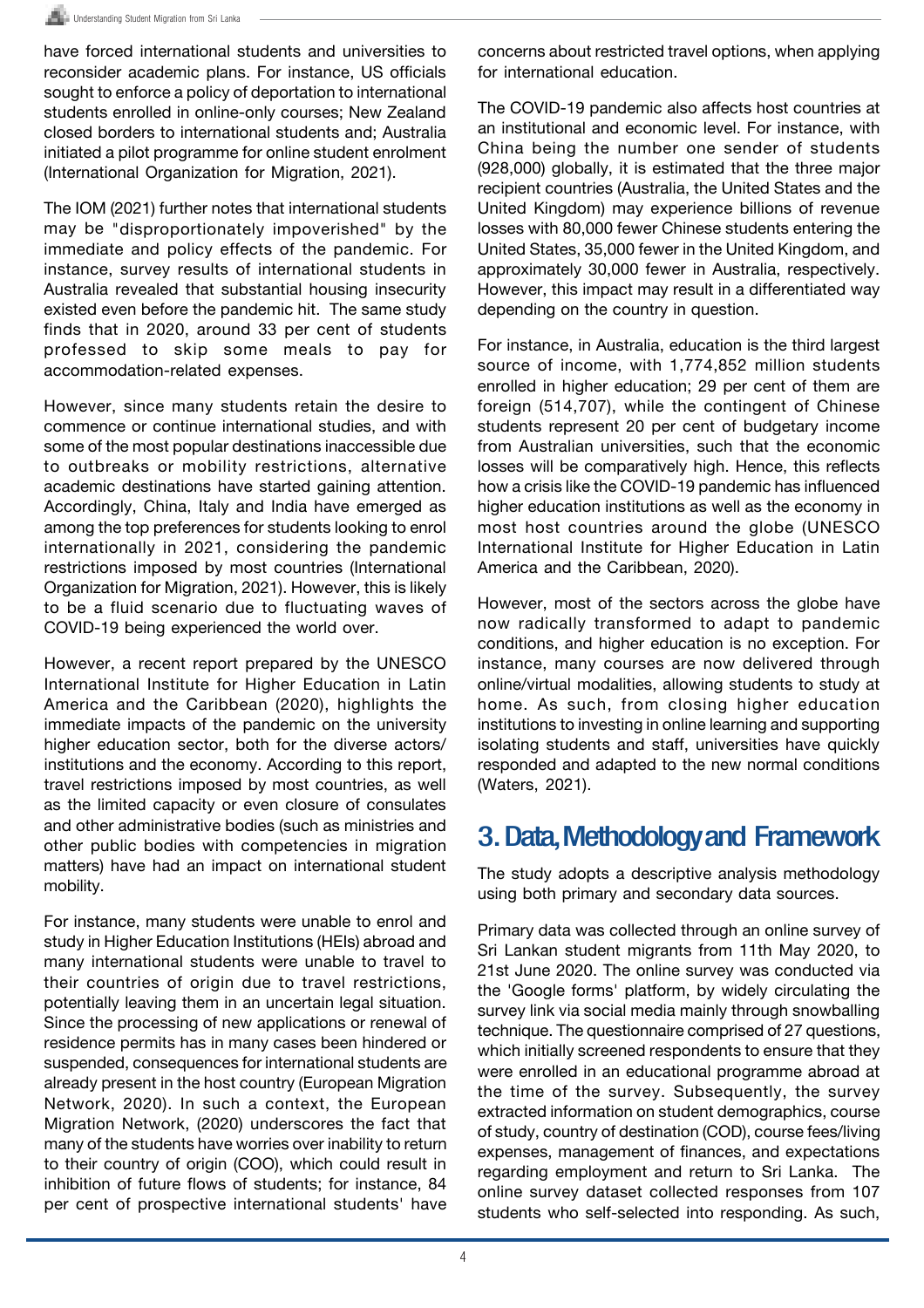this study's primary data has limited representativeness of all Sri Lankan origin student migrants.

As discussed in previous sections, systematic disaggregated secondary data/administrative data on student migration from Sri Lanka is not readily available. Hence, the study relies on available aggregate data for Sri Lanka, as well as data sourced from student migrant destination countries. Specifically, data on student visas issued to Sri Lankans is extracted from available destination country datasets produced by their respective immigration/home affairs departments. The destination countries for analysis are chosen based on the top destinations for study as per the primary survey.

In addition, nine KIIs were conducted with Sri Lankan student migrants and parents of student migrants. The findings from KIIs are used to supplement the quantitative analyses on push and pull factors for studying abroad, choices and opportunities available between local and foreign education, assessing costs and benefits, payments and costs, etc.

Using both primary and secondary studies, a descriptive analysis was conducted as follows. First, the primary survey data is used to understand the composition of student migrants from Sri Lanka. Second, socioeconomic costs and benefits, along with implications of covid-19 context are assessed by combining the quantitative and qualitative data collected. Third, based on data from destination countries, trends in student migration to host countries are analysed. Finally, based on the findings, recommendations are provided on how best to harness the benefits and minimise the demerits of student migration from Sri Lanka.

The analytical framework for this study on student migration starts within the larger theory of education or human capital. The seminal work of Becker (1964) is based on the idea that different level of education and training contribute to a different level of wages and salaries, where higher knowledge, skill and ability is likely to lead to a better job. Due to such potential for higher future income, benefits or utility, individuals invest in education. Student migration extends this human capital framework to consider education and work opportunities in both the COO and abroad. In such a model, the decision to study abroad is mainly based on the costs of education in both countries and the differences in the returns to skills in both countries, while other factors include the financial and non-financial costs and benefits of migration for studies (Chevalier, 2014).

Extending this further, the literature shows two approaches to student migration. In the schoolconstraint model, students from countries with high returns to education but a few domestic opportunities for education, seek foreign education intending to return to their home country and benefit from high returns to education. In the migration model, education abroad is considered a passage to enter another country and its labour market, which offers a higher return to education than in their home country (Bijwaard & Wang, 2013).

# 4. Understanding the Sri Lankan Student Migrant Composition

The descriptive analysis in this section is based on the primary data collected from the online survey sample of 107 Sri Lankan students who were enrolled in an educational programme abroad during the survey period in 2020. While this is not a nationally representative sample, it provides an initial understanding of student migrants from Sri Lanka. These quantitative findings are supplemented with qualitative findings from KIIs, needs to be used with caution.

### 4.1 Demographics

A majority of the surveyed student migrants were females (62 per cent) when compared with males (38 per cent). Female student migration seems to be following the gender shares in Sri Lanka at the secondary education level, where a higher share of females sit for the GCE A/L examination (58 per cent) and gain university admission (62 per cent) (Ministry of Education, 2020). When it comes to age, the sample has a mean age of 25 years and falls within 18 to 40 years.

In terms of prior education of students in the sample (Table 1), most students received their secondary education in a government school, and 99 of those in the sample have received their education up to year 13. This is consistent with the composition of students in the secondary education system in Sri Lanka. For instance, in 2019, 97 per cent of secondary school students were in public schools while only 3 per cent were in private schools (Ministry of Education, 2020). This indicates that in this sample, a majority of those pursuing higher studies abroad benefitted from the free education system in Sri Lanka, and if they do not return to Sri Lanka after their higher studies abroad, this public expenditure on free school education becomes a loss to the Sri Lankan economy.

Moreover, completion of 13 years of education by most of the sample, implies that it mainly comprises mainstream student migrants rather than vocational student migrants. As discussed in previous sections, at the national level, only 23 per cent of those eligible for local university entrance in Sri Lanka, received admission in 2019. Reflecting this, a majority (57 students) did not secure placement in the state university system in this sample. This group likely opted to study abroad due to the inadequacy of higher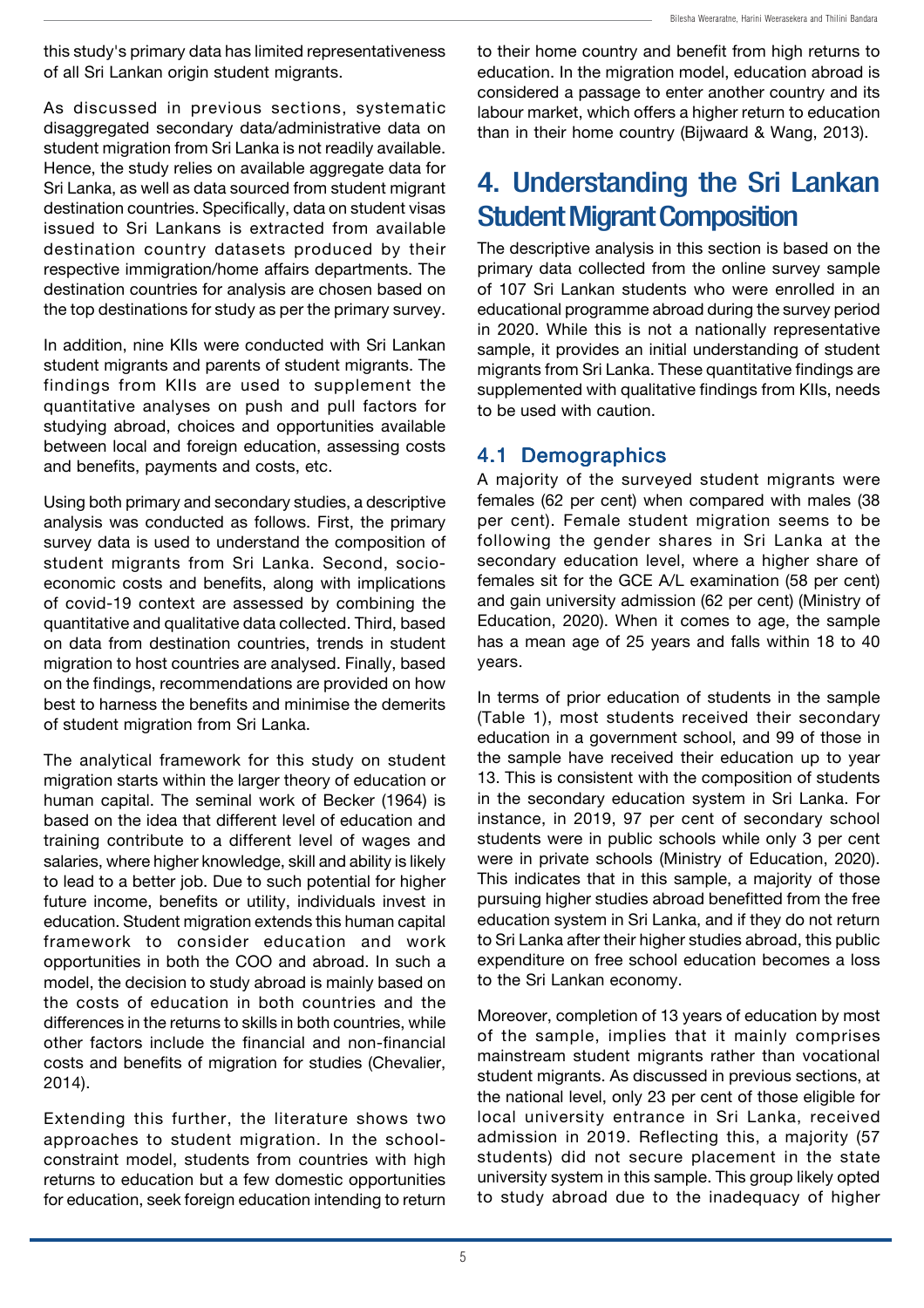#### Table 1: Prior Local Schooling of Student Migrants in Sample

| Type of school attended in Sri Lanka                      | <b>Number</b>  |
|-----------------------------------------------------------|----------------|
| Government School                                         | 64             |
| <b>Private School</b>                                     | 39             |
| Semi-government School                                    | 4              |
| Total                                                     | 107            |
| Highest level of schooling completed in Sri Lanka         |                |
| Up to year 11                                             | $\overline{4}$ |
| Up to year 12                                             | $\overline{4}$ |
| Up to year 13                                             | 99             |
| Total                                                     | 107            |
| Accepted to one of the 15 state universities in Sri Lanka |                |
| Yes                                                       | 50             |
| No.                                                       | 57             |
| Total                                                     | 107            |

Source: Authors' calculations.

education options if they were to remain in Sri Lanka. At the same time, nearly half of the students in this sample were accepted to the state universities yet opted to pursue higher education abroad.

On the one hand, this reflects their affordability for foreign education despite being qualified for free higher education in Sri Lanka, while on the other hand, it may also be due to preference for quality in specific fields of education. The outflow of such eligible students, free up space for others in the state university system.

Furthermore, the sample data suggests that a majority of students migrated abroad for their education in the 2016-2019 period, while just over half of the sample left to study abroad in the most recent years of 2018 and 2019. Hence, the sample comprises students who left Sri Lanka more recently.

### 4.2 Countries of Destination and Study Programmes

The sample comprises students migrating to a variety of countries (Annex 1). However, three countries, namely, Australia, USA and UK are the predominant destination countries which account for just over half of the migrant sample. The sample also consisted of students who migrate to India, Latvia, Canada, China and Malaysia. While the predominant trend is to migrate to OECD countries, there is a non-negligible share who pursue education in Asian countries such as India, China and Malaysia. However, as discussed in the methodology section, the snowball sampling technique influences the sample selection. Nevertheless, the top

countries revealed in the survey, broadly follow the patterns identified in available secondary data.

When it comes to the expected qualification to be obtained from their course of study abroad (Table 2), most students are those who are pursuing undergraduate courses to obtain their bachelor's degree or MBBS. Several students are also pursuing postgraduate education and doctoral studies. A negligible share of the sample has pursued education abroad to obtain a diploma.

When considering the duration of the study programme (Annex 1), a majority of students in the sample are enrolled in 3-4 year study programmes, which is in line with the expected qualification data of most students pursuing undergraduate courses. A sizeable number of students also follow study programmes of 1-2 years, which is again in line with the data on students following master's courses in the sample.

When considering the field of education in the study programme (Table 3), the majority of the students in this sample are enrolled in the field of social sciences, followed by STEM subjects such as Engineering, Science and Medical/Health Science. A few students in this sample are enrolled in Business Management and Computer science fields respectively. However, a negligible number of students are enrolled in the field of Accountancy.

In addition, the survey extracted information about scholarships received by the student migrants in this sample. While only 10 per cent of the sample had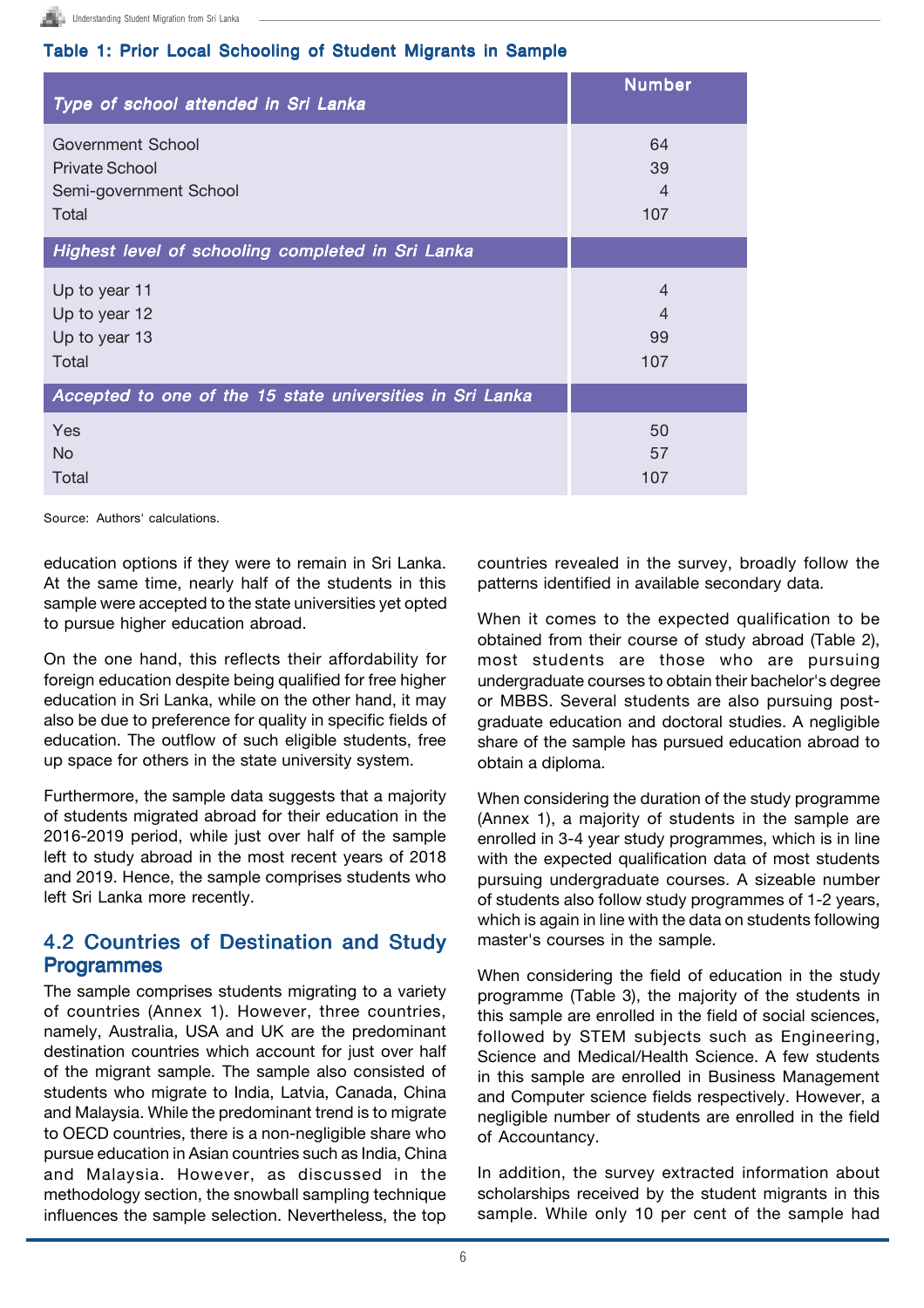#### Table 2: Expected Qualification

| <b>Expected Qualification</b>           | <b>Number</b> |
|-----------------------------------------|---------------|
| Diploma                                 | 1             |
| Bachelors (first) degree                | 52            |
| Masters (post-graduate) degree          | 25            |
| PhD                                     | 18            |
| MBBS (Bachelor of medicine and surgery) | 10            |
| Other                                   | 1             |
| Total                                   | 107           |

Source: Authors' calculations.

#### Table 3: Field of Education in Study Programme

| <b>Field of Education</b>                                | <b>Number</b>  |
|----------------------------------------------------------|----------------|
| Accountancy                                              | $\overline{2}$ |
| <b>Business Management/Administration</b>                | 8              |
| <b>Computer Science/IT</b>                               | 7              |
| Engineering                                              | 18             |
| Science (Biology/Chemistry/Physics)                      | 17             |
| Medical/Health Science                                   | 17             |
| Social Science (Economics/Arts/Political Science/Policy) | 32             |
| Other                                                    | 6              |
| Total                                                    | 107            |

Source: Authors' calculations.

received a scholarship from the Sri Lankan government, 44 per cent had received a scholarship from another country. Overall, 44 per cent of the student sample had received some form of scholarship for their studies abroad, implying that a majority of students pursue paid study programmes abroad. Of those without scholarships, 42 per cent opt to pay course fees for study abroad, despite getting a place in the free local university system. As such, there is a high value placed for overseas education, despite having to incur a significant financial cost.

The caveats for this analysis of student migrant composition are that the data are not nationally representative due to the snowball sampling technique employed, sample size and self-selection by respondents. However, the results are internally valid

in that they provide disaggregated information and trends on student migration from Sri Lanka.

### 4.3 Push and Pull Factors

Nearly half of the sample chose to pursue higher education overseas, despite being accepted for university entrance in the public higher education system in Sri Lanka. This implies that for the sample under consideration, studying abroad is considered more desirable than pursuing tertiary education in the local university system, despite the latter being free (90 per cent of the sample are fee levying students who are not under a scholarship).

For instance, one of the KII respondents stated, "I decided to send my son to Japan to pursue higher education because the degrees are of a higher quality, and even the living standards are high."1

<sup>1</sup> Parent of a student migrant interviewed on 06/11/2021.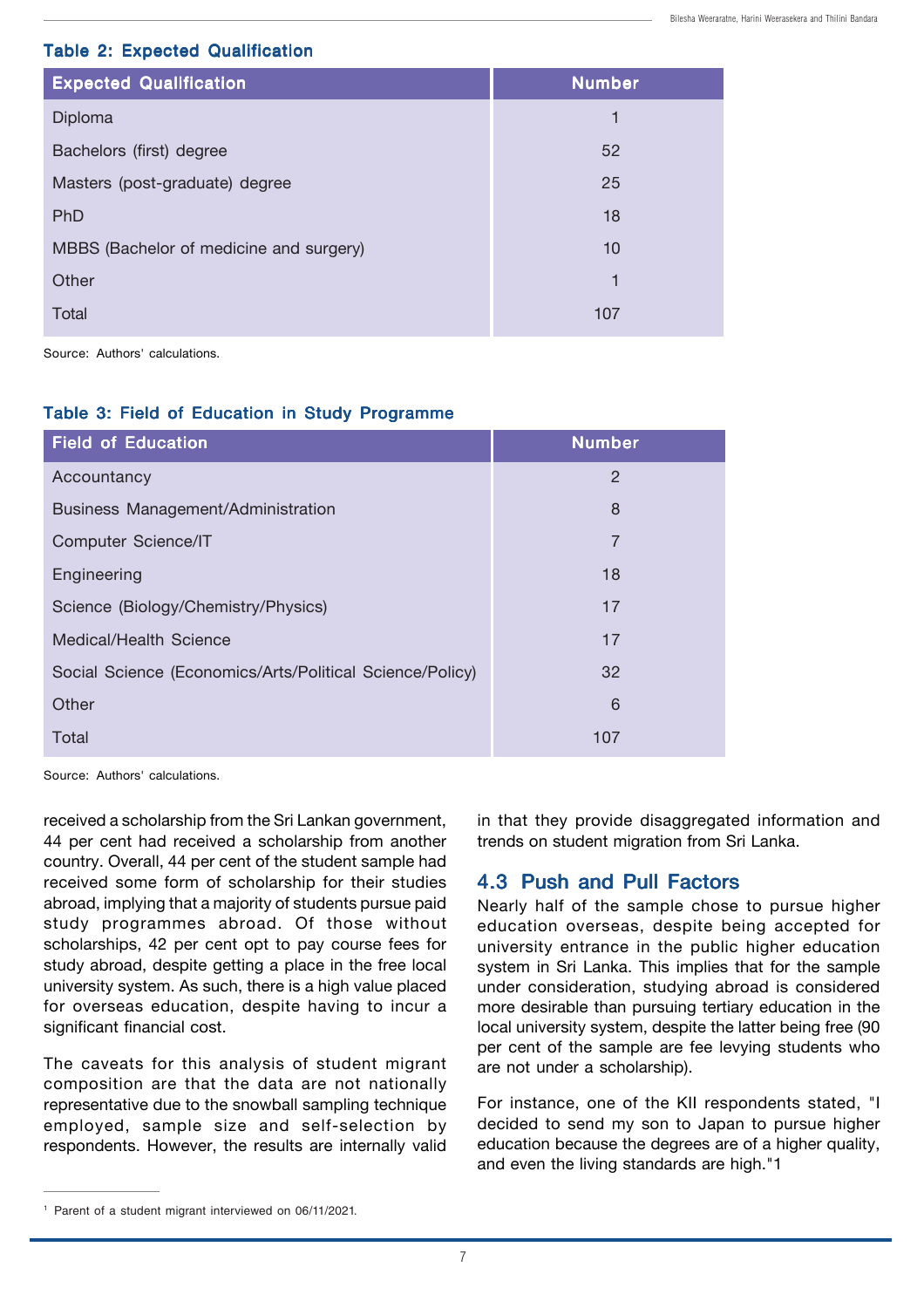

Source: Authors

KII findings further indicated that the quality of education and faculty in universities with high world rankings are not found in the local system. Hence, for students with ambitions for pursuing education in top ranking and prestigious universities, going abroad is the only option.

Furthermore, the methods of learning and assessment tend to be more multidisciplinary and flexible in some foreign education systems - for example, liberal arts education programmes in the USA offer a diverse basket of subject/skill/assessment combinations and choices, which are not available in the local university system. Similarly, faculty support systems and services for students are more diverse - for instance, the system of 'office hours' for additional student support from faculty, is not practised in the local university system.

These findings emerging from primary data align with the push and pull factors for student migration cited in the literature, such as the perception of higher quality, speed of obtaining educational qualifications and prestige associated with universities abroad (Mihi-Ramirez & Kumpikaite, 2014), the desire for an experience in another country, the desire to migrate permanently and use student migration as a bridging period to obtain residency, personality factors, etc (Boneva & Frieze, 2001).

Another aspect is the global reach that certain foreign universities offer to students. Unlike in Sri Lankan universities where only Sri Lankan students are enrolled, studying abroad in universities with international communities builds one's global reach and networks. This is further strengthened through alumni networks. Finally, the experience of living abroad/living independently and the exposure to different cultures

and communities were cited as further push factors during KIIs. Hence, these factors can act as incentives for student migration, even in cases where a local university admission is an option.

Moreover, the KIIs highlighted that even in cases where local university education was a student's first option, the inability to gain admission to a local university despite eligibility, have prompted students to pursue studies abroad as their second-best option. Nevertheless, this decision is subject to various factors such as availability of scholarships/personal funds, availability of courses in local private higher education institutions, etc.

# 5. Cost of Education and Movement of Money among Student Migrants

This section covers the direct and indirect costs of student migration and the movement of money between Sri Lanka and the COD. The direct cost includes sample data on student course fees and living expenses and a discussion of how these student finances are managed and channels of movement across borders. Indirect costs of student migration such as brain-drain and labour market implication are also discussed.

### 5.1 Direct Costs

The highest share of students (27 per cent) in the sample has incurred annual course fees below LKR 1,000,000, while a considerable share of students (21 per cent) has also incurred course fees of more than LKR 5,000,0000. Notably, a minimum share of students (11 per cent) has incurred the course fee within a LKR 3,000,000-5,000,000 range. Disaggregation of the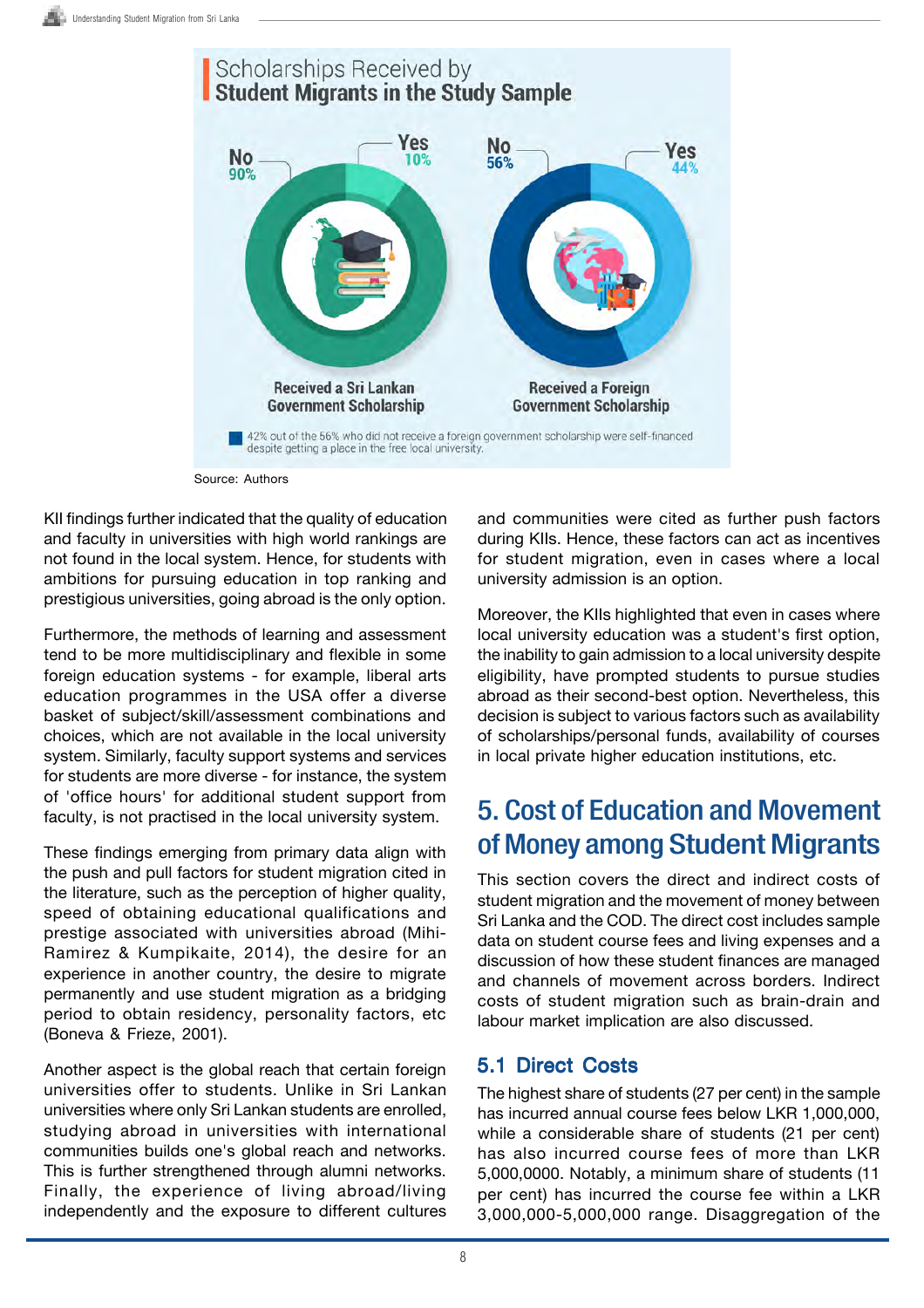annual course fees by field of study is depicted in Annex 1. In this sample, the Business Management field is the costliest study programme, followed by Social Science, Architecture, Computer Science, Science, Engineering and Medicine. Nevertheless, it is important to exercise caution about field wise costs, as they are a function of the country and the specific educational institute, which is not properly captured in primary data.

Table 4 depicts the frequency of course fees paid by the sample, which provides insights into student affordability. Accordingly, over half of the students in the sample profile have paid off their course fees by semester, whereas few students have paid their course fees by academic year. A smaller number have paid off their course fees biannually. This suggests that there is an overarching preference for incremental payment.

Table 5 depicts the annual living expenses incurred by the sample respondents. Accordingly, most of the sample incurred a living cost of less than LKR 1,000,000. A small share of students has incurred an annual living cost of more than LKR 5,000,000.

Table 6 depicts the annual total cost incurred by sample respondents including both living expenses and annual course fees. A majority of the sample respondents incur a total cost of more than LKR 5,000,000.

In this sample, the average annual cost per foreign student is LKR 5,853,257 can be identified as the annual outflow/foreign exchange per Sri Lankan migrant student.

On further disaggregation, Table 7 depicts the average annual total cost expenses for a student migrant, by country, region and qualification. Average costs are highest in the West - by country, in Australia, UK, USA,



Source: Authors

#### Table 4: Frequency of Course Fees Payments

| <b>Frequency of Fees</b><br><b>Payments</b> | <b>Number</b> |
|---------------------------------------------|---------------|
| Every semester                              | 51            |
| Every six months                            | 14            |
| Every academic year                         | 27            |
| Total                                       | 107           |

Source: Authors' calculations.

#### Table 5: Annual Living Expenses

| <b>Living Expense Per Year</b><br>(LKR) | <b>Number</b> |
|-----------------------------------------|---------------|
| $<$ 1,000,000                           | 27            |
| 1,000,000-2,000,000                     | 23            |
| 2,000,000-3,000,000                     | 22            |
| 3,000,000-4,000,000                     | 12            |
| 4,000,000-5,000,000                     | 4             |
| >5,000,000                              | 3             |
| Total                                   | 91            |

Source: Authors' calculations

Note: Sample is less than 107 due to missing values

and more generally in the European/American regions. Asian countries, both by country and by region, display a significant cost advantage when compared with those of the West; on average, study options are relatively affordable, with the lowest average cost estimated for India at LKR 635,233 per annum.

#### Table 6: Annual Total Cost

| <b>Total Cost Per Year (LKR)</b> | <b>Number</b> |
|----------------------------------|---------------|
| $<$ 1,000,000                    | 7             |
| 1,000,000-2,000,000              | 16            |
| 2,000,000-3,000,000              | 10            |
| 3,000,000-4,000,000              | 11            |
| 4,000,000-5,000,000              | 6             |
| >5,000,000                       | 41            |
| Total                            | 91            |

Source: Authors' calculations based on annual living expenses + annual course fee.

Note: Sample is less than 107 due to missing values.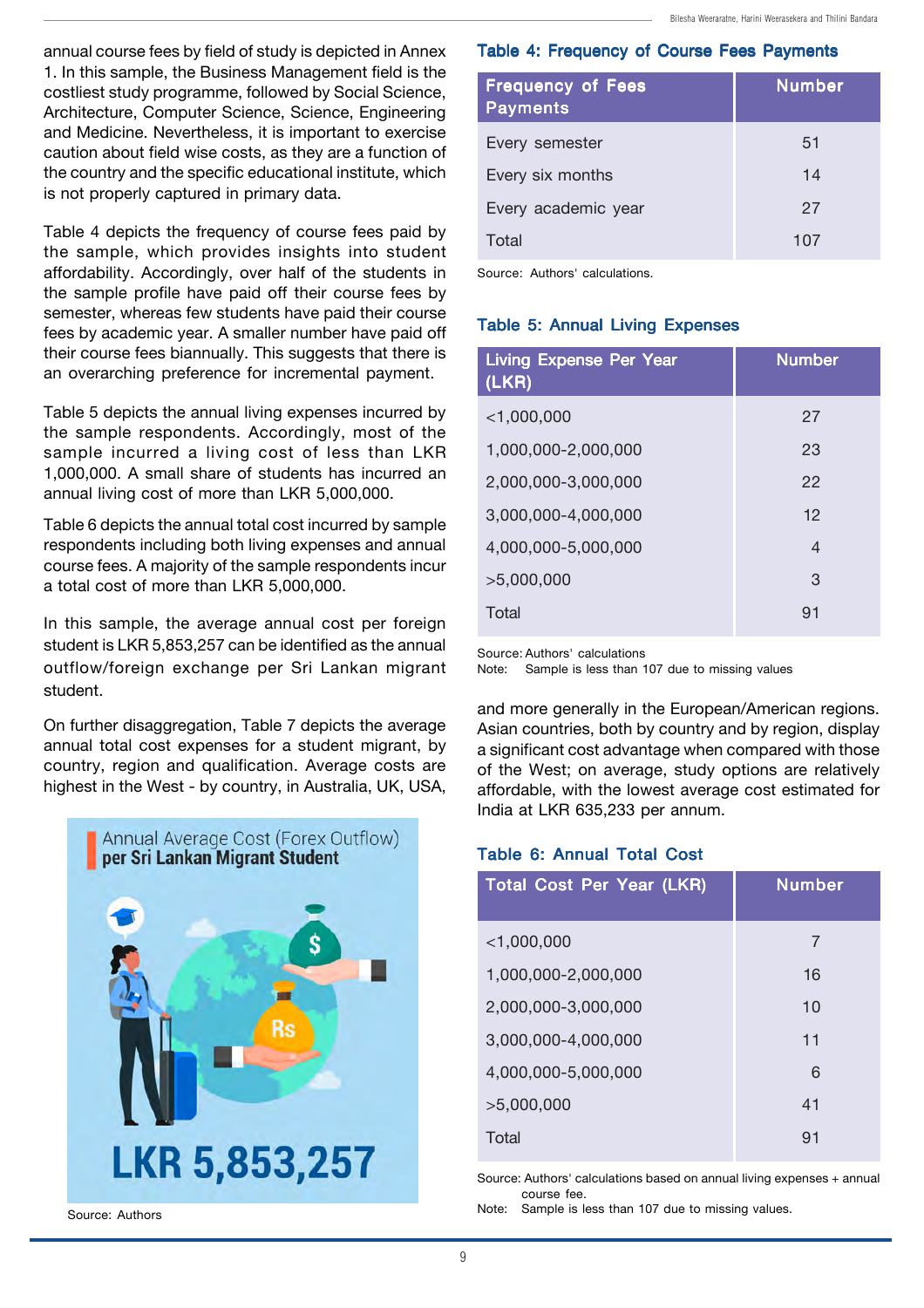Based on this sample, there is no significant cost differential between undergraduate and postgraduate study options as shown in the last panel of Table 10. Lower tier qualifications such as diplomas are relatively cheaper, which is to be expected.

Additionally, potential student migrants spend for the services of private educational agents or placement agents to secure placement in foreign universities. For instance, a KII respondent mentioned how they received support from a private education agent regarding the necessary details of degrees and universities in different countries of destination, before sending their son to Russia to pursue a medical degree. 2 At the same time, in most cases, students without scholarships are required to show proof of personal funds for a specific duration of the educational course, i.e. first year. In some cases, parents borrow this money at a cost to fulfil this requirement.

### 5.2 Movement of Money

The primary survey includes a component on fee payment mechanisms to understand the movement of money across borders between the host and COOs concerning student migrants. Specifically, this is money brought/sent to the host country for study and living expenses and money remitted to Sri Lanka by student migrants.

The survey revealed that over half (56 per cent) of students paid some percentage of their course fees using money brought/sent from Sri Lanka. Specifically, 42 students in the sample used such brought/sent money to pay their full course fees. Another 11 students used the same to pay 50-80 per cent of their course fees whereas the remaining 47 students did not use money brought/sent from Sri Lanka. A similar pattern is seen for payment of living expenses. Here, a marginally higher percentage (50 per cent) of students do not use

| <b>Country of Education</b>   | Average Annual Total Cost (LKR) |
|-------------------------------|---------------------------------|
| Australia                     | 8,413,403                       |
| <b>United Kingdom</b>         | 8,420,044                       |
| United States of America      | 7,168,425                       |
| India                         | 635,233                         |
| Canada                        | 4,496,666                       |
| Latvia                        | 1,510,958                       |
| China                         | 2,910,230                       |
| Malaysia                      | 3,310,069                       |
| Japan                         | 3,930,870                       |
| Region                        |                                 |
| Europe                        | 5,709,214                       |
| American region (USA/Canada)  | 6,173,187                       |
| Asia                          | 2,323,183                       |
| Qualification                 |                                 |
| Undergraduate/Bachelor's/MBBS | 5,916,800                       |
| Postgraduate (PhD/Masters)    | 5,819,944                       |
| Other (Diploma etc)           | 1,038,246                       |

#### Table 7: Average Annual Total Cost by Country, Region and Qualification

Source: Authors' calculations based on annual living expenses + annual course fee. Note: Sample is less than 107 due to missing values.

<sup>2</sup> Parent of a student migrant interviewed on 28/06/2021.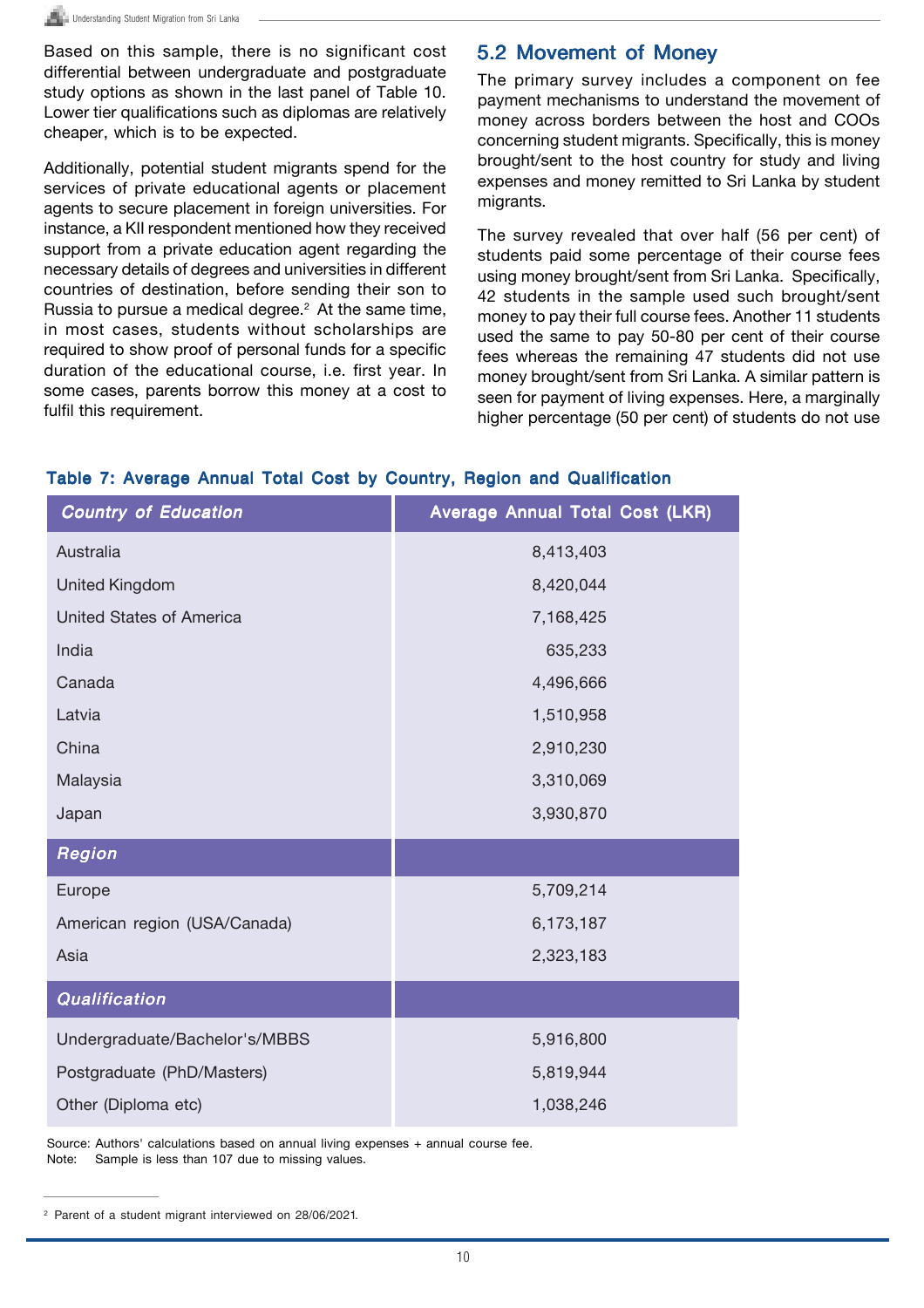

### **Average Annual Cost of Higher Education by Country**

Source: Authors' calculations based on annual living expenses + annual course fee.

funds from Sri Lanka at all, while none in the sample use money brought/sent from Sri Lanka to pay their full accommodation fee.

This reveals the use of funds from Sri Lanka to finance foreign education and related expenses. In the case of remitting funds from Sri Lanka to the student's COD one key channel is Telegraphic Transfer (TT). For the TT option, before the student's departure, there is a need to register/open a file with a Sri Lankan commercial bank to facilitate the regular outward remittance of foreign currency for education and related expenses. Normally, tuition fees are directly remitted via TT to the educational institute while living expenses may be remitted directly via TT to the student's bank account in the COD.

However, TT to the student's personal bank account is capped at the published estimated costs of living expenses for the educational institute. Given these regulatory constraints, the more common method used for transferring money is the use of a local commercial bank account. Here, the parents/ guardians in Sri Lanka would deposit LKR to a Sri Lankan account of which the ATM card is with the respective student overseas. $^{\rm 3}$ Using this ATM card, the student withdraws money in foreign currency at the COD, subject to the foreign exchange rate and the regulations on such withdrawals.

During the third quarter of 2021, it was observed that due to the pandemic-related foreign exchange concerns in Sri Lanka, such withdrawals per week were capped at various amounts depending on the respective commercial bank in Sri Lanka. For instance, the Commercial Bank of Ceylon PLC had capped it at LKR

100,000 per week.

Another similar method is the use of a credit card from a Sri Lankan bank, where the expenses are incurred in the COD in foreign currency, while the credit card payments are done in Sri Lanka in LKR. Like the ATM card option, regulatory caps, as well as charges for foreign transactions, are applicable for this option too.

When it comes to inward remittance dynamics in the student migrant sample, only 14 students in the sample remitted money to Sri Lanka. This is despite 45 in the sample being employed while studying. As such, in this sample, remittance income to Sri Lanka from the student migrant body is not significant. KII findings support this where students claimed that they do not remit money back to Sri Lanka while studying abroad for several reasons such as - high transfer costs and needing an additional income source to fund living their expenses abroad.

Nevertheless, accumulated savings from stipends might be transferred back to Sri Lanka at the end of the course or on return to Sri Lanka, which indicates that there is some potential for inward foreign exchange from such students. As such, when in and outflow of remittances related to student migration are considered at a macroeconomic policy level, student migrants mostly seem to contribute towards an outflow of foreign exchange with no comparable inflow. Anecdotal evidence also suggests that student visas are used as a bridge mechanism to upgrade to more permanent visas types. Such students might engage in part-time employment and support the family in Sri Lanka by remitting money, though not reflected in this sample.

<sup>3</sup> Normally, the bank is given prior notice of the use of the ATM card in the COD.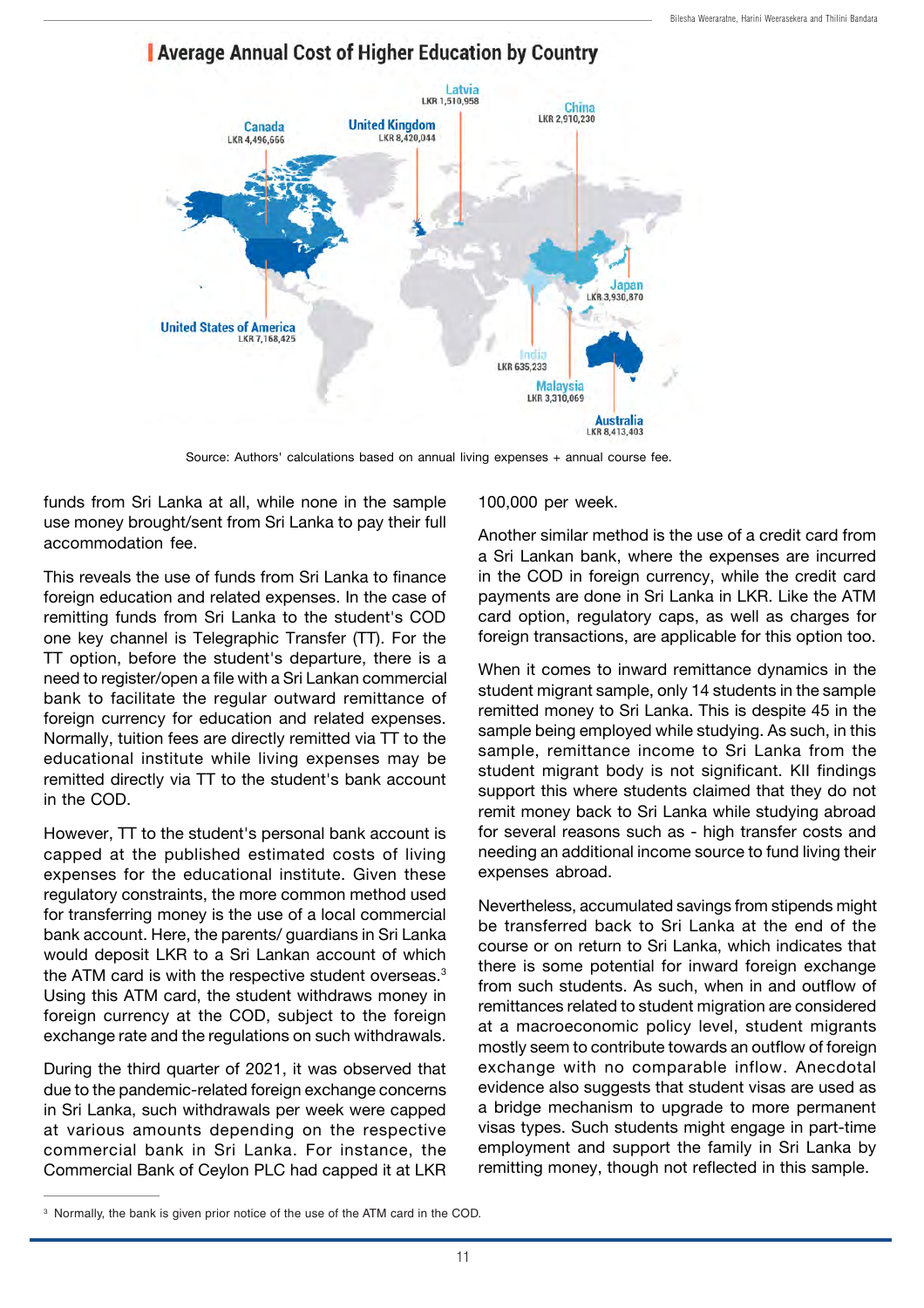### 5.3 Indirect Costs of Student Migration

The survey extracted information on students' desires and reasons for returning to Sri Lanka after completion of studies abroad. While most of the sample stated that they do not plan to return to Sri Lanka, the reasons for not returning were finding employment outside of Sri Lanka (45 per cent), continuing higher studies outside of Sri Lanka (38 per cent) and other personal reasons (17 per cent). A large share indicates that they wish to remain in the COD to find employment, which in turn indicates a trend of brain-drain taking place in this sample cohort.

This phenomenon is supported by KII findings, where most parents of student migrants stated that their children are reluctant to return to Sri Lanka, due to several factors pertaining to both countries of origin and destination. The home country factors include lack of job opportunities, economic and political instability which contributed to challenges in reintegrating, while the host country factors include higher living standards, higher job opportunities and higher incomes etc. For example, a KII respondent stated that "he (son) does not have any intention to return to Sri Lanka upon his graduation, due to high living standards and high job opportunities there in Japan, which suit with his degree."4

This finding is consistent with De Silva (2013, p. 4) where "high salaries, better working hours, a better quality of life, better education for their children, better social security and a better working environment" are identified as factors that contribute to a medical professional's decision to not return to Sri Lanka after training overseas. <sup>5</sup> As such, many KII respondents revealed the fact that most of the migrant students decided to stay permanently in destination countries, which creates labour gaps (specially for skilled/professional workers) in Sri Lanka.This situation is prominent in other developing countries as well. A recent study conducted by Chirangivi (2015) stated that Nepal is experiencing a significant loss of human resources and fiscal capital due to an increasing trend of student migration.

In addition to the above direct implications, there are several indirect costs and benefits of student migration. For example, students' exposure to foreign cultures, social networks with other foreign students, proficiency over 2-3 languages and efficient assessment/ grading systems in the degree programmes were cited during KIIs as indirect benefits that are associated with student migration. Confirming these findings, literature points to cultural interchange and social networks as external benefits of student migration (Mazzarol & Soutar, 2002). On the flip side, several KII respondents underscored mental stress conditions resulting due to isolation (compounded by COVID-19 restrictions in particular), culture shock and challenges in destination countries, as well as social protection issues that could affect migrant students in study destinations.

# 6. Trends in Student Migration from Sri Lanka by Destination Country

This section employs secondary data from host/ destination countries on student visas issued to Sri Lankans. As such, this analysis will provide an overall understanding of student migration trends by destination. The destinations are chosen based on the top host countries as per regional trends. Furthermore, data is sourced from immigration/home affairs departments of various countries and not from a single collated source; as such, the type of data used in the analysis and periods for which data are available vary. Further, visa issuance data is a proxy for the number of student migrants as some with visas may not depart. However, available data is collated to provide an overall understanding of destination country trends.

The primary data sample found that Australia, the US and the UK were the predominant destination countries for Sri Lankan student migrants in 2020, and together they accounted for over half of the sample. A significant share of students also migrated to India, Latvia and Canada while a smaller share pursued an education in China and Malaysia. Thus, a predominant trend is to migrate to OECD countries in the Global North, while there is a non-negligible share who pursue education in the Global South, in countries such as India, China and Malaysia. However, visa or immigration data is not available for the latter countries.

Australia is one of the top destinations of choice for Sri Lankan student migrants. There has been a strong desire, particularly among high skilled Sri Lankans, to pursue employment opportunities in Australia. Hugo & Dissanayake, (2017) have underscored a pattern of Sri Lankans migrating to Australia as students or skilled temporary workers and upon completion of their studies or work contract, taking up permanent residence, since the Australian government gives high priority for such highly skilled workers.

Therefore, their study finds that Australia is a destination

<sup>4</sup> Parent of a student migrant interviewed on 06/07/2021.

<sup>5</sup> A Pubudu De Silva1\*, Isurujith Kongala Liyanage2, S Terrance GR De Silva1, Mahesha B Jayawardana, Chiranthi K Liyanage4 and Indika M Karunathilake4.

De Silva et al. Human Resources for Health 2013, 11:21 Page 4 of 6. http://www.human-resources-health.com/content/11/1/21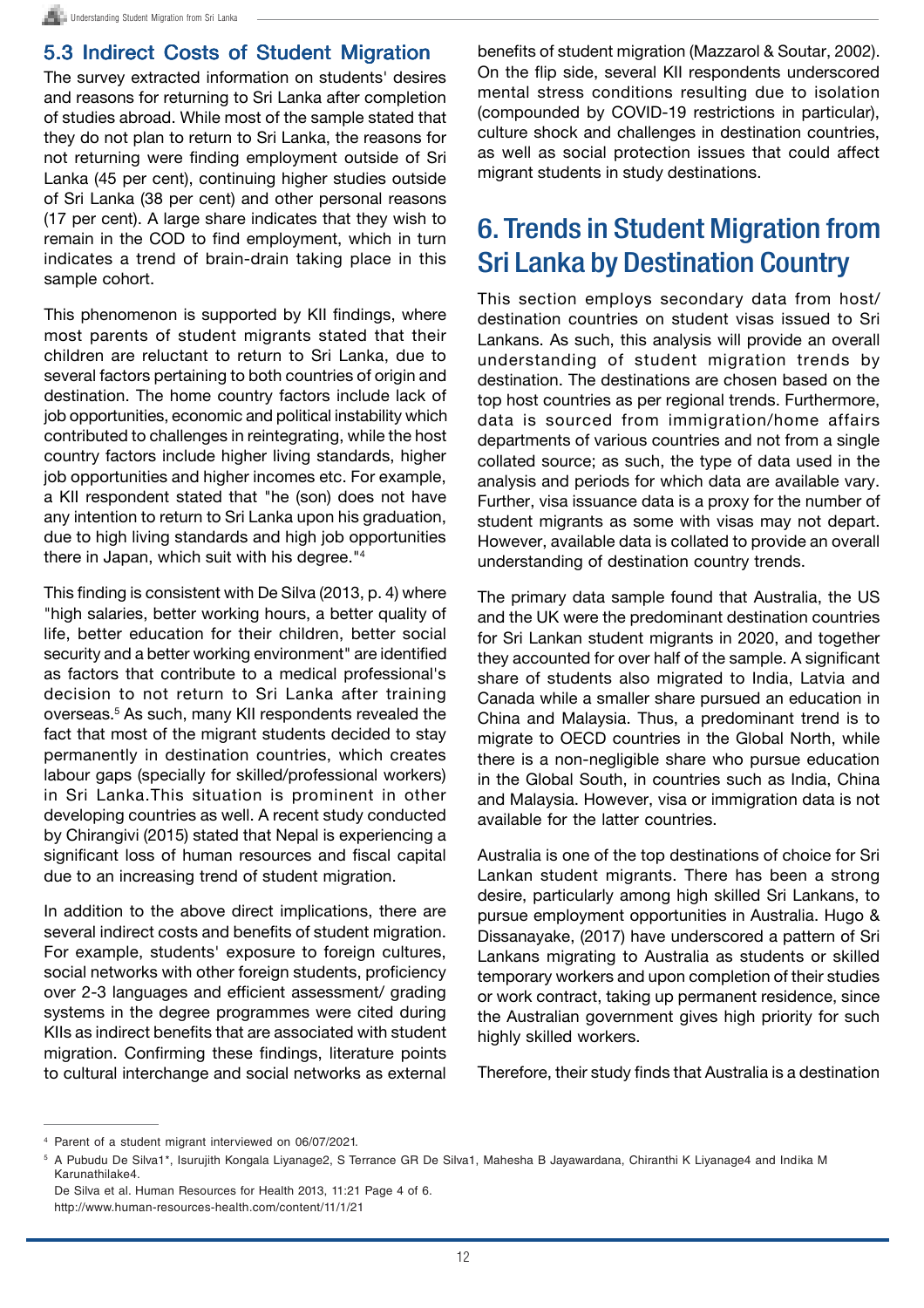

Figure 5: Number of Student Visas Granted to Sri Lankans Applying from Outside/Inside Australia

for over a third of Sri Lankan students going overseas and that it has been an important destination for students since the Colombo Plan in the 1960s (Hugo & Dissanayake, 2017). According to the same study, there has been a significant increase in the number of student visa holders from Sri Lanka in Australia, from 1,201 in 2002 to 7,555 in 2009.

More recent data sourced for the current study from the Australian Department of Home Affairs (Figure 5) suggests that an increase in student visas granted to Sri Lankans is seen from 2010-2015 within a range of 2,500-3,500 students. A decline is observed in 2017, but this drop gradually recovers again until 2019; before the pandemic hits in 2020 thus resulting in a drop in numbers to an all-time low of 1,500. Australia has implemented one of the strictest COVID-19 related international border closure policies (unlike the UK/ Europe) which is barring international student entry into the country, potentially until mid-2022.

When it comes to the UK (Figure 6), student visas ranging from 476-26,928 visas per year, have been issued to Sri Lankans over the past 15 years. While a steady increase in visas issued is seen between 2005-2009, a further jump is seen in 2010, recording the highest number of student visas issued in the 2005-2020 period. However, this is soon followed by a sharp drop from 2011 onwards, whereby visas issued have declined to under 4,000 per year. This reflects the tighter immigration rules/restrictive immigration policies imposed by the UK Government, resulting in falling of overseas entrants in both 2011/2012 and 2012/2013; specifically, reforms to the student visa system with new measures to tackle abuse and reduce the numbers of students overstaying their visas (ICEF Monitor, 2015). Furthermore, the lowest number of visas issued is recorded in 2020, when the pandemic struck, where a mere 476 student visas were issued.



#### Figure 6: Student Visas Issued to Sri Lankans for Study in the UK

Source: Authors' calculations based on data sourced from Immigration Department-UK, 2019.

Source: Authors' calculations based on data sourced from Australian Department of Home Affairs, 2021. Note: Disaggregation by country is available only for the top countries in any given year. The data point for 2016/17 is unavailable as Sri Lanka is lumped in the 'all other countries' category and data is not reported separately for Sri Lanka.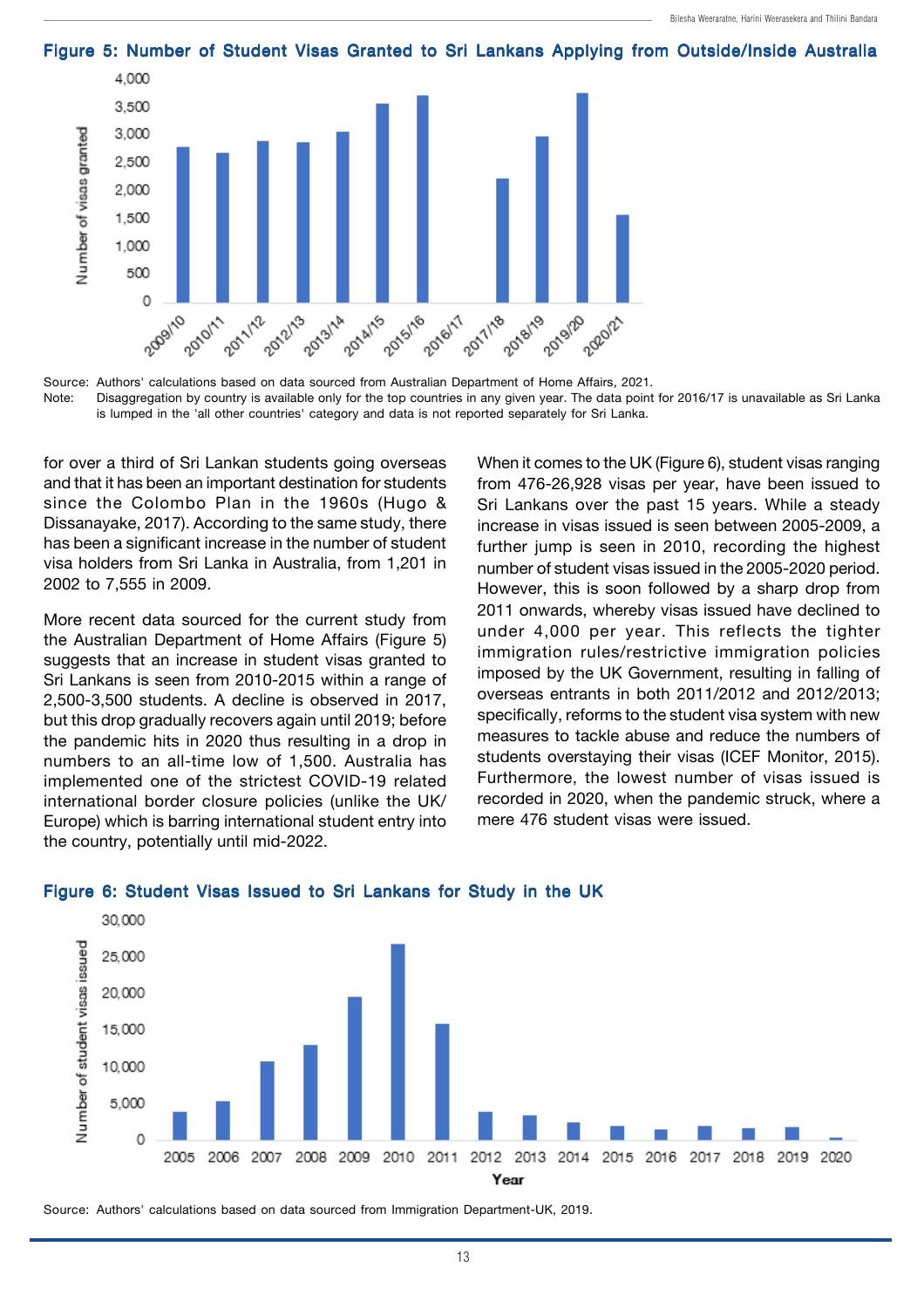Student visas to the US, another popular destination for Sri Lankan students (Figure 7), have ranged between 600-1,200 visas per year, over the past two decades. In 2019, the US recorded the lowest number of visas issued for Sri Lanka between 2000-2019. Israel & Batalova, (2021) revealed that around 1.1 million international students were enrolled in US institutions in 2019-20, recording a decrease of almost 20,000 international students from the year before. As highlighted by Israel & Batalova (2021) key factors for this decline were: the rising cost of US higher education, the high number of student visa delays and denials, a challenging political environment for immigrants under President Trump's administration and expanded opportunities to study in other countries (Israel & Batalova, 2021). The COVID-19 pandemic has further aggravated these dynamics due to closures and limited access to US embassies and consulates, travel restrictions, and personal safety considerations which are resulting in complicated visa issuance and travel plans of international students (Israel & Batalova, 2021).

When it comes to Canada, the country has increased in popularity as a student migration destination for Sri Lankans, where permit holders have increased from 290 in 2015 to nearly 1,000 by 2019 (Figure 8). This can largely be attributed to Canada's demand for skilled labour whereby immigration pathways were opened to essential workers and international students living in the country (Government of Canada, 2018). The drop in 2020 is likely to be the impact of COVID-19.

A similar trend can be observed for New Zealand as a host country for student migration (Figure 9). Here too, an increasing trend in student visa permits granted can be observed, where under 300 was approved in 2009/ 2010 and this has increased to nearly 800 by 2019/ 2020.

The number of international students from Sri Lanka to Japan has increased exponentially in recent years, as opposed to the declining trend observed for the countries in the Global North discussed thus far. While



Figure 7: Student Visas Issued to Sri Lankans for Study in the US

Source: Authors' calculation based on Visa Statistics sourced from the US. Department of State-Bureau of Consular Affairs, 2019.



#### Figure 8: Sri Lankan Study Permit Holders in Canada 2015-2020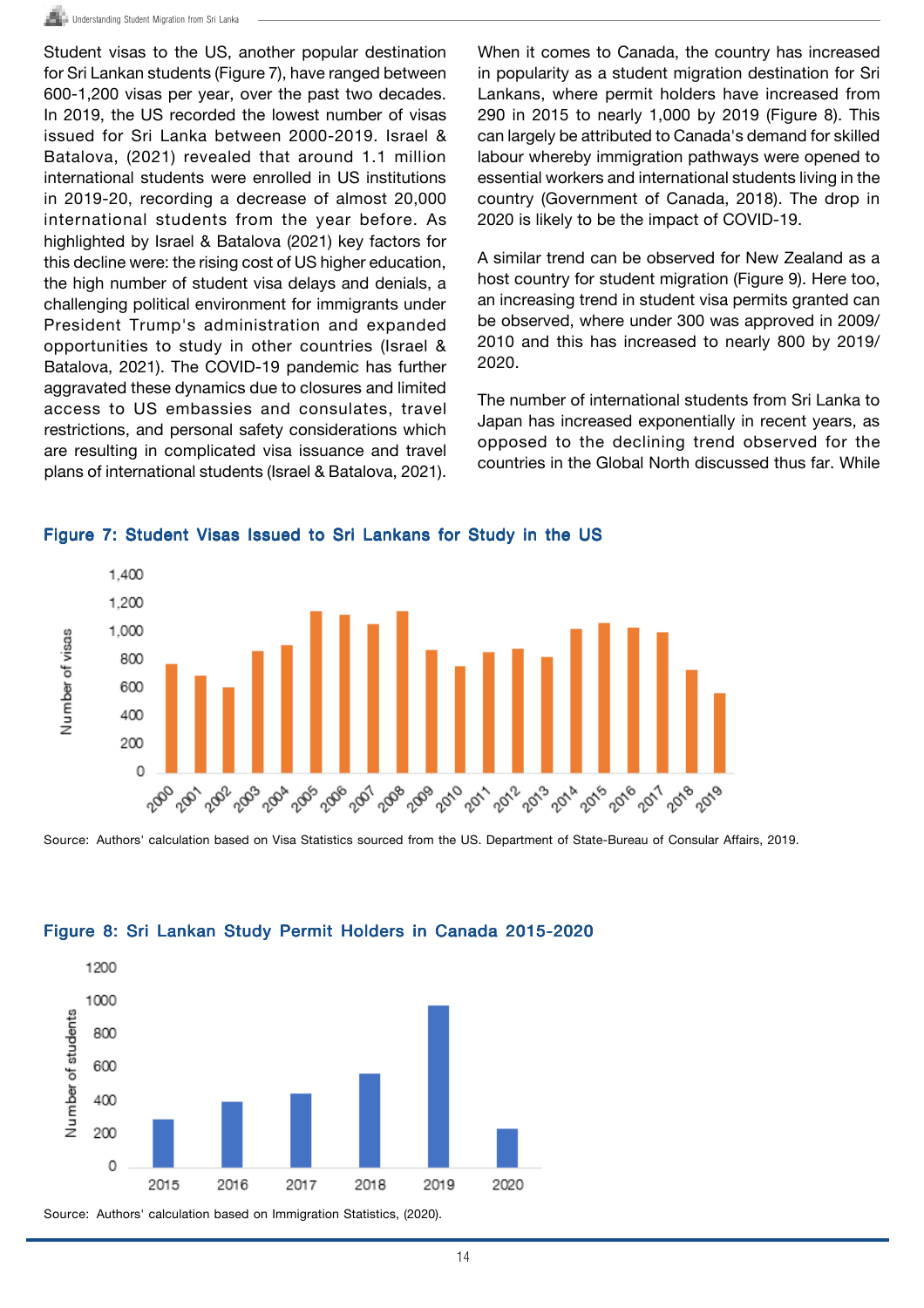

#### Figure 9: Visa Permit Decisions Approved for Frst-time Sri Lankan Students to New Zealand

Source: Authors' calculation based on Immigration Department - New Zealand, 2020.



#### Figure 10: Number of Student Migrants to Japan (2004-2019)

Source: Authors' calculation based on Immigration Statistics (2020).

an average of 1,000 student migrants pursued an education in Japan between 2004-2014, this jumped to 4,000 in 2016 further and doubled to 8,000 students by 2018 (Figure 10).

 In a similar vein, a recent report by ICEF Monitor (2018) has underscored the fact that there is a notable growth stemming from Sri Lanka; roughly 6,610 Sri Lankan students studied in Japan representing a 67 per cent increase over 2016. As highlighted in the said report, reasons behind such an increasing rate of student enrolment in Japan are due to several factors including Japanese government support in providing subsidised company internships, assistance with finding jobs after graduation, offering additional Japanese language courses, and more streamlined processes for work visas to international students (ICEF Monitor, 2018). While these increased opportunities for Sri Lankans in Japan are to be applauded, the recent incident of a death of a Sri Lankan migrant in a Japanese immigration detention centre, exposed the flipside and the dire consequences

faced by student migrants within foreign detention systems. Having overstayed her student visa intending to transit to an employment visa, the student in question faced life-threatening consequences within a Japanese detention centre due to a serious health condition (Wasantha, 2021).

Other countries in the Global South such as China, India, and Malaysia are also popular destination countries for Sri Lankan student migrants. However, administrative immigration/visa data is not available for most of these countries. As such, the analysis will largely rely on available literature.

A recent study by Wei, Lin, Jingdong, & Yanxiong, (2020) revealed that Mainland China has become an emerging international education hub for foreign students, attracting students from across Asia, Europe, Africa and America. China stands as the third-ranked country for international college students, following the USA (22 per cent) and the UK (11 per cent). Accordingly,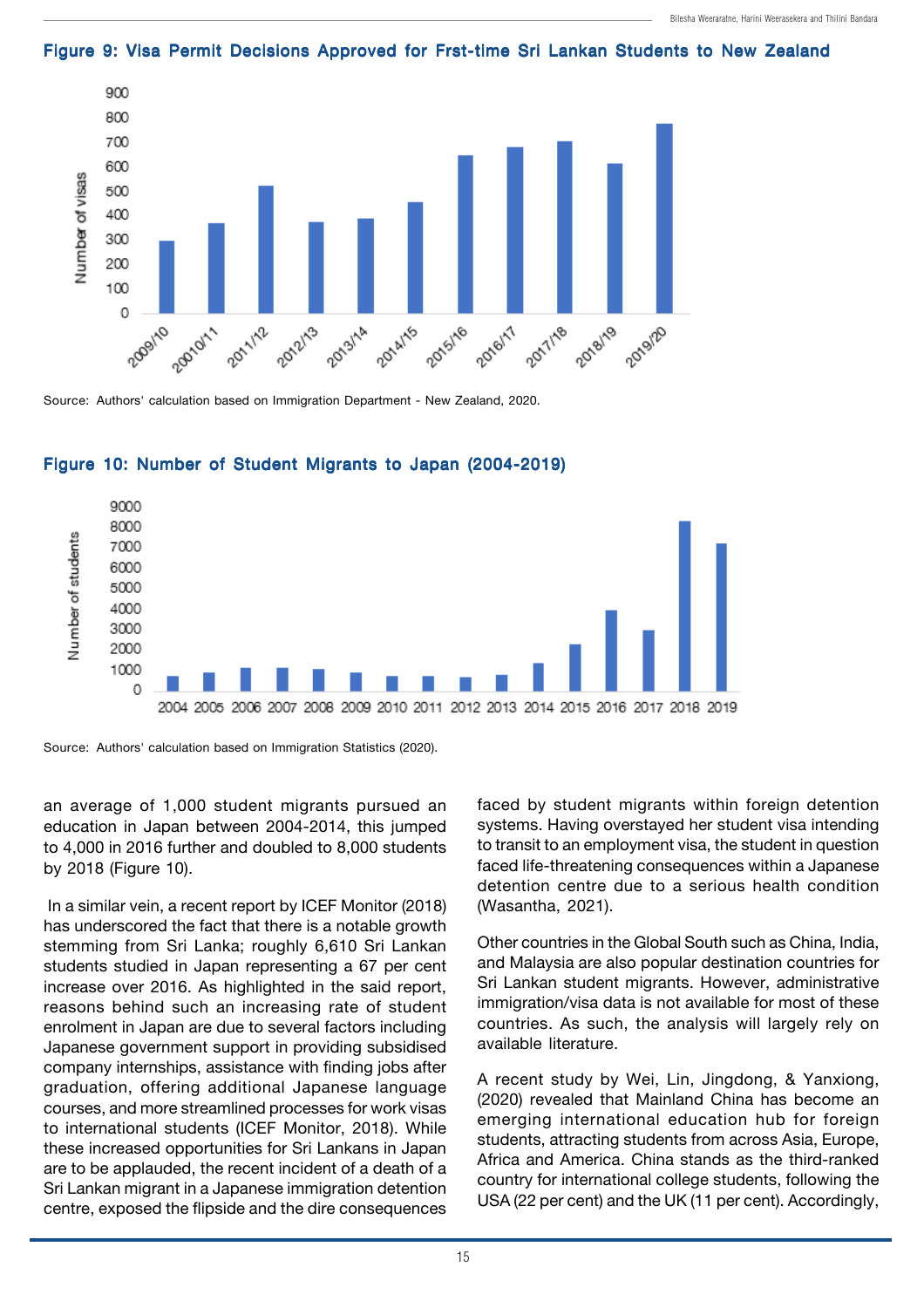the Ministry of Education in China in 2018 found that the international students studying in Mainland China from 196 countries are a total of 492,185 presenting an increase of 3,013 students (0.62 per cent) as compared to the previous year 2017. China is, therefore, one of the lead destination countries for Sri Lankan student migrants as well, due to high affordability, generous scholarships provided by the Chinese government, loosening visa policies (e.g. relaxing rules on obtaining permanent residency in some major cities, annual work permit renewals with a five-year permit, allowing foreign students to participate in short term internships, parttime jobs or create high tech start-ups) and regional ties (One Belt, One Road initiative has made significant implications on international education agendas among 64 countries spanned by the road, including Sri Lanka) (Wei, Lin, Jingdong, & Yanxiong, 2020).

India is also emerging as a preferred destination for foreign students, particularly from the South Asian region, including Sri Lanka. According to the All-India Survey on Higher Education (AISHE) 2011-12 as cited in UNESCO Institute for Statistics, (2014), Nepal contributed the highest percentage (19 per cent) of foreign students in India, followed by, in the descending order, Bhutan, Iran, Afghanistan, Malaysia, Sudan, Iraq and Sri Lanka (UNESCO Institute for Statistics, 2014). When considering the Sri Lankan student enrolment in India, the study highlights that around 7 per cent of Sri Lankan students have enrolled in India for higher education during 2011-12. Among them, it was recorded that 56 per cent of students are female, and the rest are male (UNESCO Institute for Statistics, 2014).

Malaysia is one of the top five countries in Asia attracting foreign students, owing to substantial investments from the Government of Malaysia. Malaysia has become well-known as one of the pioneers in the development of transnational education programmes and for being actively investing in the educational sector, promoting overseas education and attracting foreign students (Akiba, 2008; cited in Chu, Foong, Lai, & Pang, 2015). As such, most foreign students in Malaysia are from the nearby Asian countries of Indonesia, Thailand, Bangladesh, Maldives, Singapore and China.

Apart from those prominent sending countries, Malaysia is a lead destination country for Sri Lankan student migrants as well. According to the recent study by Chu, Foong, Lai, & Pang (2015), a total of 104 Sri Lankan students (including 67 male students and 37 female students) have enrolled in Malaysian Universities representing 0.39 per cent of total foreign students enrolled in 2012. However, this amount has been slightly increased in 2013, recording a total of 116 Sri Lankan students (including 77 male students and 39 female students) representing 0.4 per cent of total foreign students enrolled in 2013 (Chu, Foong, Lai, & Pang, 2015).

# 7. Way Forward

Based on the descriptive analysis of primary data from Sri Lanka and secondary data from host countries, this concluding section recommends options for maximising the benefits and minimising the demerits of student migration from Sri Lanka.

#### 1. Tracking Student Migration Flow Data

There is no policy or regulatory framework in Sri Lanka to govern student migration flows to and from Sri Lanka. Further, no unified source or authority monitors the inflow and outflow of student migrants from Sri Lanka. When compiling this study, the authors relied on secondary data from multiple sources to construct an overall picture of current student migration trends.

However, to harness the benefits of student migration and mitigate demerits of the same, and to implement policy measures to this end, the GOSL must appoint a single authority to track this non-negligible migrant stock and flow in the same way that it tracks labour migrant outflows. Moreover, it is important to regulate the student migration placement agencies.

In this regard, it is recommended to track student outmigration from Sri Lanka by integrating student migration into the mandates of relevant ministries/ departments with an institutional structure connecting these institutions as well as the financial sector to track student migration and related outflow of foreign exchange.

2. Reintegration Support to Mitigate Brain-drain

Brain-drain emerges as one of the main features of student migration that negatively impacts origin countries. Although concrete data to quantify levels of brain-drain are not available for Sri Lanka, the evidence compiled and analysed in this study suggests that it is an issue that deserves urgent policy attention in Sri Lanka. While Sri Lankan students can reap the benefits of pursuing higher education abroad at an individual level, Sri Lanka can do much more as a sending country to leverage this migrant groups' benefits to the country's labour market and economy at large.

Currently, the loss of the younger generation, especially the high skilled, impacts negatively on the country's labour market. This further compound the macroeconomic need to urgently attract more foreign direct investments (FDI). Attracting FDI becomes challenging in a context where there is a lack of skilled labour pool available.

As seen in the foregone analysis reasons among student migrants' reluctance to return upon completion of studies included difficulty in economic reintegration such as finding employment. As such, some specific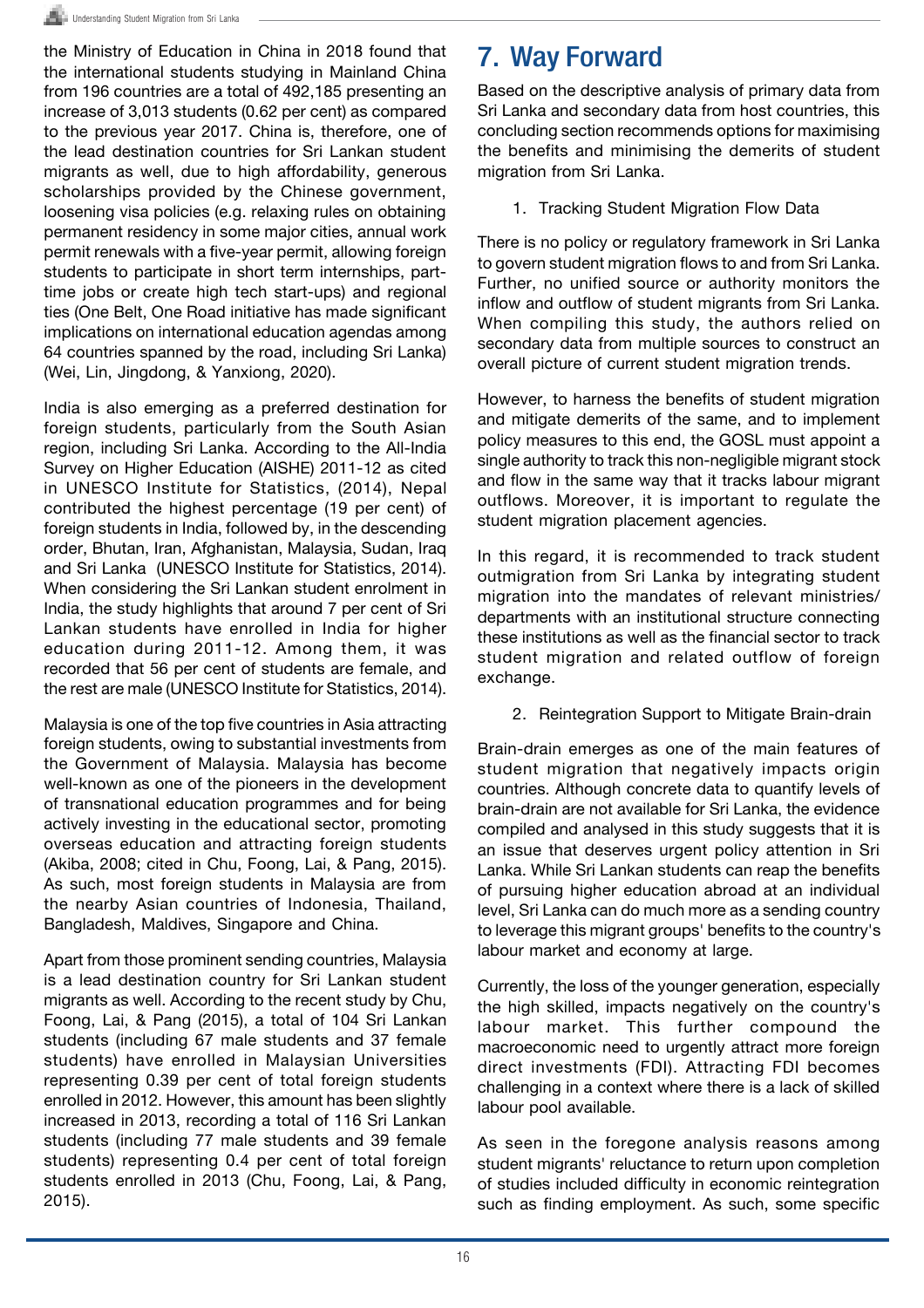measures should be taken are to strengthen the country's overarching migrant 'reintegration' programmes. The current reintegration programmes in Sri Lanka mainly focus on returning migrant workers lack aspects to support returning student migrants.

The existing reintegration programmes can be strengthened to cater to returning high skilled migrant workers and thereby the returning qualified student migrants as well. Here, a mechanism can be introduced to evaluate the credential of returning qualified students and match them with employers/ employment opportunities. In terms of evaluating credentials, for instance, students with foreign medical degrees are subject to local examinations and have lower points for their internship placements.

Similar issues with the portability of foreign qualifications are present in the legal professions. As such, provisions to streamline foreign qualifications into professional requirements in Sri Lanka will encourage the return of student migrants to establish themselves professionally in Sri Lanka, particularly among those who may be keen to return but are deterred by additional qualification requirements to be fulfilled in joining the local system.

3. Harness the Potential of Student Migrants Overseas

At the same time, it is important to maintain productive links with qualified student migrants who chose to remain in CODs. The National Labour Migration Policy (NLMP) 2008, underscores the importance of keeping the diaspora population engaged with Sri Lanka to encourage "transnational communities and circular migration".

Currently, there are no programmes or concrete efforts in Sri Lanka to maintain productive relationships between diaspora populations, including student migrants and other types of migrants who have become permanent migrants overseas. These can include both efforts to re-attract them to Sri Lanka on a more permanent basis or to encourage their engagement with the country's development efforts while residing in their countries of destination.

This can be done through encouraging investments in Sri Lanka to facilitate knowledge transfers, encouraging student research findings and training to contribute back to Sri Lanka, and leveraging on alumni networks developed in international universities to advance the local education system, among many other efforts targetting student migrants.

4. Recognising Foreign Exchange Outflows

In Sri Lanka's present-day policy space, there is no understanding of the magnitude of foreign exchange outflows accompanying student migration. For the sample of students considered in this study the estimated annual average expenditure per student migrant is LKR 5.8 million. This amounts to an average annual outflow of LKR 121.8 billion for a student migrant stock of 21,000 (based on UNESCOs latest 2017 data). This is a significant foreign exchange outflow for a country facing low foreign reserves. It is critical to introduce necessary measures to understand and track the full magnitude of foreign exchange spent on foreign education of Sri Lankan students and identify ways to minimise this outflow.

One area to focus on in terms of minimising the outflow of foreign exchange for foreign education is by providing high-quality educational opportunities within Sri Lanka, as discussed under the next point. Another is to attract more scholarships for Sri Lankan students. One possible mechanism is to tie skilled inward migration with scholarships to develop the lacking skills in Sri Lanka.

For instance, if an FDI project requires to bring in a mechanical engineering expert to Sri Lanka, a corresponding opportunity should be created to train/ educate a Sri Lankan student to be qualified in the same field in a reputed foreign university with a foreign education scholarship. Such a mechanism would be in line with the Sustainable Development Goal (SDG) Target 4.B which calls for expanding the number of cross-border scholarships, as the promotion of student mobility increases the number of education migrants, thus increasing higher education opportunities for people from least developed countries and other underserved areas.

5. Improving the Sri Lankan Higher Education **System** 

The study shows that a key driving factor of student migration from Sri Lanka is the relatively lower quality of higher education and other issues within the local higher education systems. In the addition, the study found that many of those sampled were from public schools (primary and secondary) in Sri Lanka, which implies that there is a cost incurred by the country to freely educate students up to this point and then possibly lose their contribution back into the economy.

Steps must be taken to improve local higher education provision to allow for a portion of students to remain in Sri Lanka rather than migrate for education, especially if their desired course is already available in the local system. When it comes to the public higher education system, limited seats for eligible students are a key hurdle as discussed in the study. Due to the fiscal constraints of further expanding free education services in the country, consideration should also be given to offering mixed fee levying course options - as there is a segment of students who can afford to pay local fees,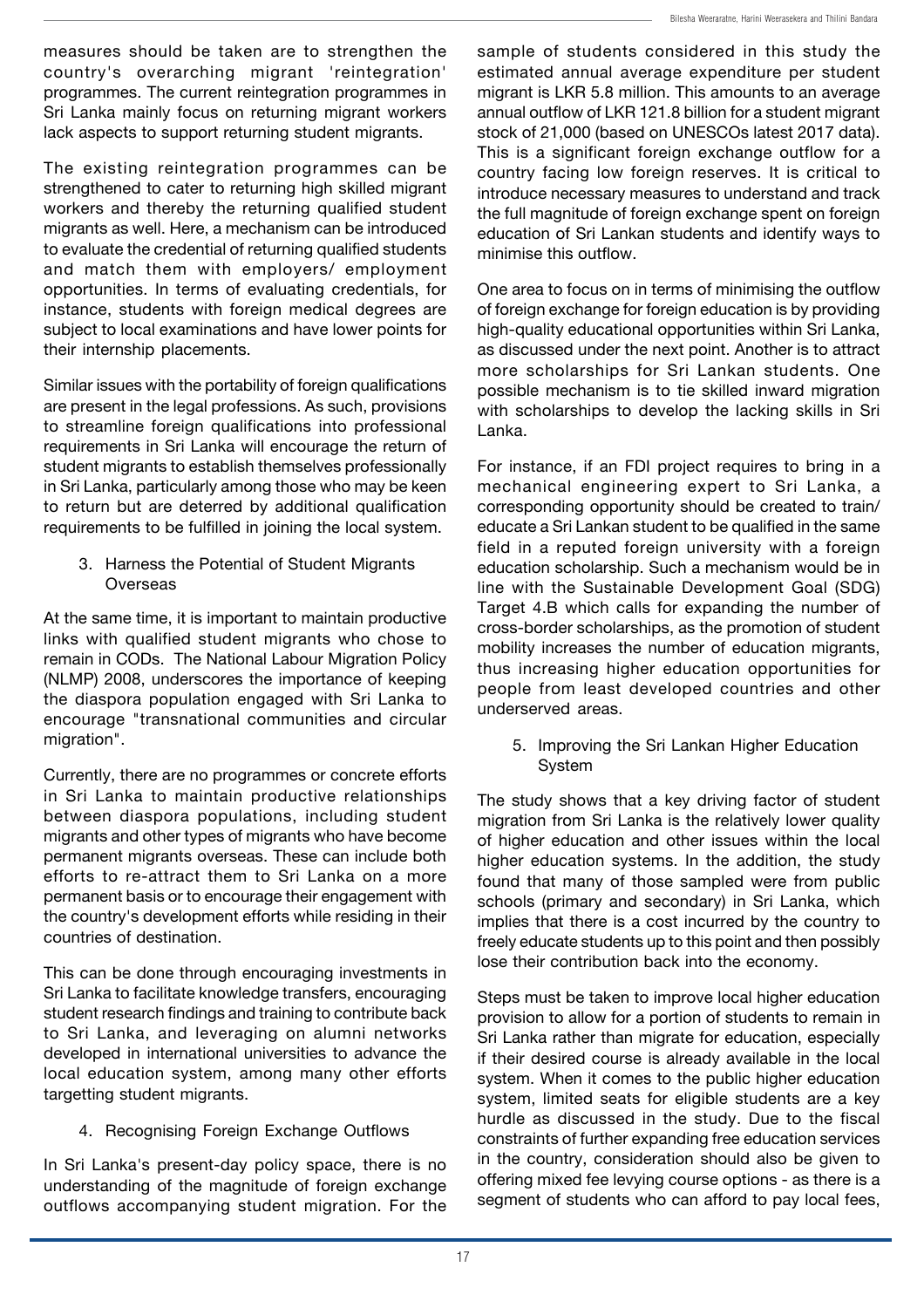rather than foreign fees. This option is already available for post-graduate courses within state universities and should be extended to undergraduate courses.

Similarly, private HEIs in Sri Lanka affiliated with foreign universities - albeit granting a relatively higher quality of education - do not provide all-round opportunities that are available in state universities such as a campus environment, accommodation facilities, clubs and societies, sports activities, extended research opportunities, alumni networks, etc. If these aspects are addressed, Sri Lanka can aspire to have a more balanced higher education system that affords better services and to a broader group of students.

6. Protection of Student Migrant Rights

The COVID-19 crisis has revealed that in some countries of destination, international students although high-skilled are not treated as belonging to the COD. The crisis reveals that they may be treated as 'guest workers', disposed of in times of crisis. Furthermore, the pandemic is exacerbating issues for student migrants such as unfair fee payments for reduced services (e.g. online teaching replacing physical classes and living abroad), delays in visa processing, among other things.

Furthermore, incidents such as that of the Sri Lankan student migrant who faced untimely death in a Japanese detention centre, highlight the harsh treatment and conditions that migrant students may find themselves in. All these factors together point towards the need for a stronger international commitment towards the protection of student migrant rights. While these commitments are well established for labour migrants, their implementation is still poor across the board. Similarly, specialised provisions must be instituted for student migrants, particularly in times like the current pandemic where mobility is facing additional restrictions.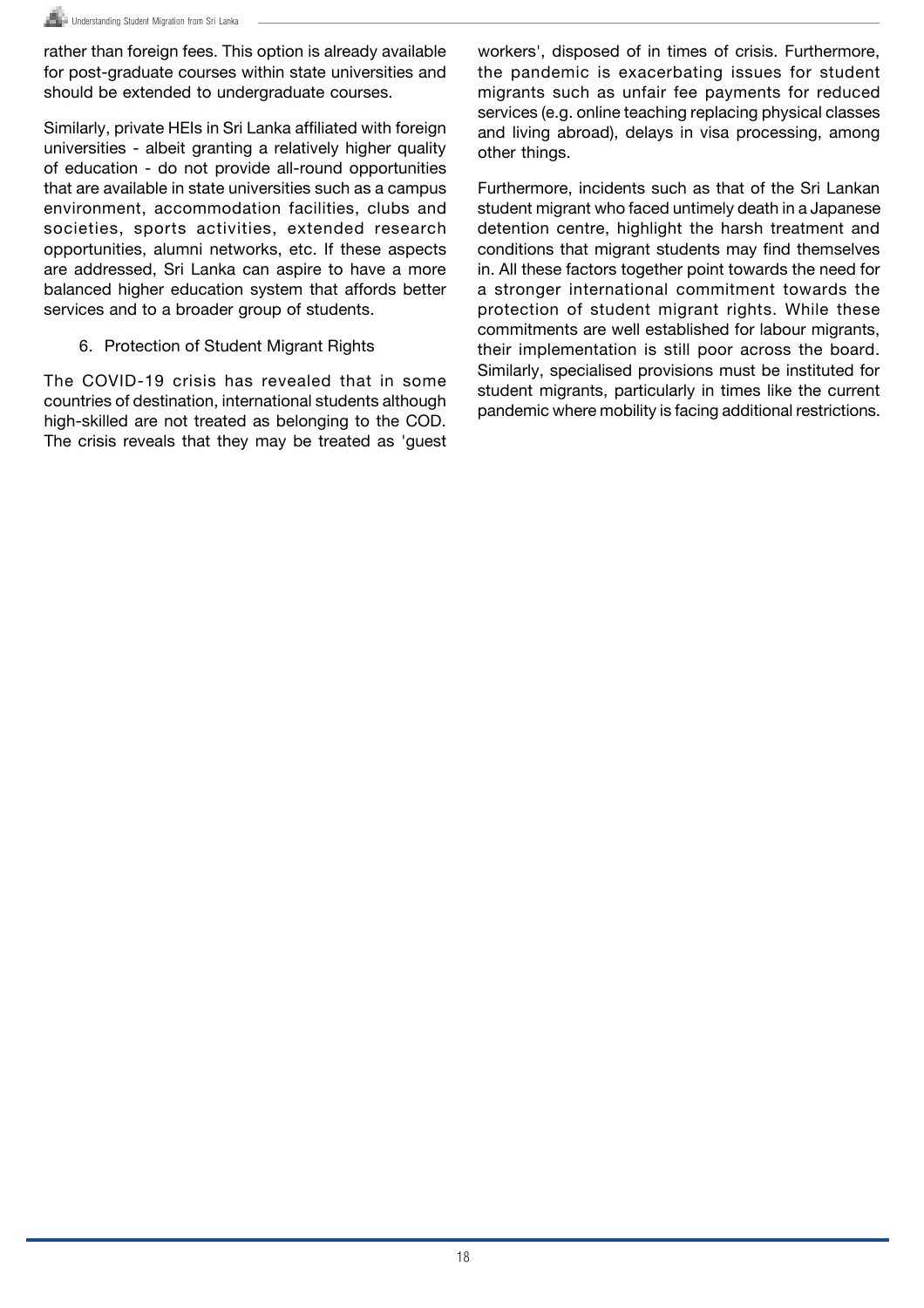### Works Cited

Altbach, P. G., & Bassett, R. (2004). The Brain Trade. Foreign Policy, (144), 30-31.

Bijwaard, G. E., & Wang, Q. (2013). Return Migration of Foreign Students. IZA Discussion Paper No. 7185.

Boneva, B. S., & Frieze, I. (2001). Toward a Concept of a Migrant Personality. Journal of Social Issues, 57(3), 477-491.

Central Bank of Sri Lanka. (2020). Annual Report 2020. Colombo: Central Bank of Sri Lanka.

- Chu, M. Y., Foong, B., Lai, C., & Pang, A. (2015). Foreign Students' Enrolment in Malaysian Higher Education Institution (Doctoral dissertation). UTAR.
- European Migration Network. (2020). Second EMN OECD Inform: Impact of COVID-19 on international students in EU and OECD Member States. EU Commission. Retrieved August 15, 2021, from https://ec.europa.eu/home-affairs/content/ second-emn-oecd-inform-impact-covid-19-international-students-eu-and-oecd-member-states\_en
- Government of Canada. (2018, 12 20). Immigration, Refugees and Citizenship Canada Departmental Plan 2018–2019. Retrieved August 15, 2021, from Canada.ca: https://www.canada.ca/en/immigration-refugees-citizenship/corporate/publicationsmanuals/departmental-plan-2018-2019/departmental-plan.html
- Hugo, G., & Dissanayake, L. (2017). The Process of Sri Lankan Migration to Australia Focusing on Irregular Migrants Seeking Asylum. Canberra, Australia: ANU Press, The Australian National University.
- ICEF Monitor. (2015, May 13). UK Educators Rally Following Conservative Election win. Retrieved July 13, 2021, from Market Intelligence For International Student Recruitment: https://monitor.icef.com/2015/05/uk-educators-rally-followingconservative-election-win/
- ICEF Monitor. (2018, January 11). Japan Well on its Way to 300,000 International Students. Retrieved July 12, 2021, from Market intelligence for international student recruitment: https://monitor.icef.com/2018/01/japan-300000-internationalstudents/

Institute of Policy Studies of Sri Lanka. (2008). International Migration Outlook-Sri Lanka. Colombo: IOM.

- International Organization for Migration. (2021). COVID-19 Analytical Snapshot #52:International students UPDATE. IOM. Retrieved August 10, 2021, from https://www.iom.int/sites/default/files/documents/covid-19\_analytical\_snapshot\_52\_-\_international\_students\_update.pdf
- International Organization for Migration. (2018). Global Migration Indicators 2018. Berlin: Global Migration Data Analysis Centre (GMDAC), IOM.
- Israel, E., & Batalova, J. (2021, January 14). International Students in the United States. Retrieved August 11, 2021, from MPI: https://www.migrationpolicy.org/article/international-students-united-states-2020
- Migration Data Portal. (2020). International Students. Retrieved July 12, 2021, from Migration Data Portal: https:// www.migrationdataportal.org/themes/international-students#key-trends
- Mihi-Ramirez, A., & Kumpikaite, V. (2014). Economics Reason of Migration From Point of View of Students. Procedia-Social and Behavioral Sciences (109), 522-526.
- Ministry of Education. (2020). Annual School Census of Sri Lanka. Colombo: Ministry of Education. Retrieved September 16, 2021, from http://www.statistics.gov.lk/Education/StaticalInformation/SchoolCensus/2020
- Trading Economics. (2021). Sri Lanka Percentage Of Enrolment In Tertiary Education In Private Institutions. Retrieved July 15, 2021, from Trading Economics: https://tradingeconomics.com/sri-lanka/percentage-of-enrolment-in-tertiaryeducation-in-private-institutions-percent-wb-data.html
- UNESCO. (2015). Global Education Monitoring Report. Paris. Retrieved July 12, 2021, from https://en.unesco.org/gem-report/ taxonomy/term/199
- UNESCO. (2018). Global Education Monitoring Report. Paris: UNESCO.
- UNESCO. (2020). Global Education Monitoring Report. Paris. Retrieved July 16, 2021, from https://en.unesco.org/gem-report/
- UNESCO Institute for Statistics. (2014). Status of International Students in India for Higher Education. New Delhi: UNESCO.
- UNESCO International Institute for Higher Education in Latin America and the Caribbean. (2020). Covid 19 & Higher Education: Today & Tomorrow: Impact Analysis, Policy Responses & Recommendations. Caracas. Retrieved August 15, 2021, from http://www.iesalc.unesco.org/en/wp-content/uploads/2020/04/COVID-19-EN-090420-2.pdf
- Wasantha, D. (2021, June 6). Tragic Death of Young Sri Lankan Woman Exposes Horrific conditions in Japanese Detention Centres. Retrieved July 20, 2021, from World Socialist Website: https://www.wsws.org/en/articles/2021/06/07/immij07.html
- Waters, J. (2021, January 05). Covid-19 and International Student Mobility: Some Reflections. Retrieved July 12, 2021, from LSE South East Asia Blog: https://blogs.lse.ac.uk/seac/2021/01/05/covid-19-and-international-student-mobility-somereflections/
- Wei, G., Lin, W., Jingdong, Y., & Yanxiong, W. (2020). China as a Global Destination for International Students. Journal of Politics & Law (13), 135-142.